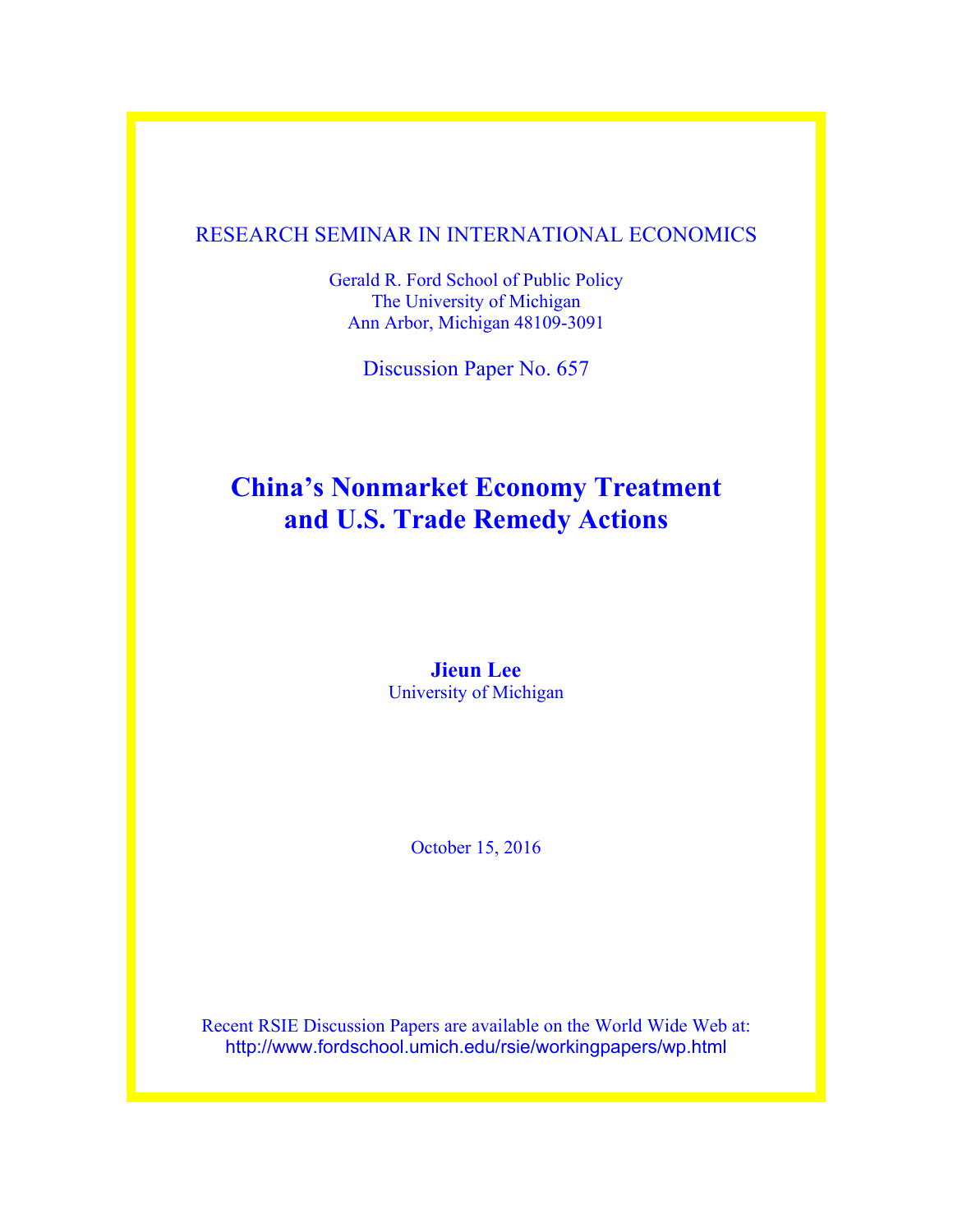# China's Nonmarket Economy Treatment and U.S. Trade Remedy Actions Jieun Lee<sup>1</sup>

# October 15, 2016

## Abstract

The price comparability provision of China's accession protocol recognizes that WTO members may face special difficulty in determining subsidies and dumping from China, due to its government's pervasive intervention in the economy. The provision permits importing members to disregard domestic prices or costs in China and to use alternative benchmarks in determining the normal value of Chinese exports. Consequently, this so-called nonmarket economy methodology tends to inflate antidumping and countervailing duty rates.

 Certain paragraphs of the provision determining dumping expire on 11 December 2016, and yet the heated debate on China's economic status post-December 2016 remains ongoing. This paper studies the history of U.S. trade remedy actions against nonmarket economies and traces recent developments and findings at the WTO dispute settlement body. Congressional history shows that antidumping regulations in the U.S. have been constantly amended to catch up with agency practices that discriminate against nonmarket economies. Meanwhile, the Department of Commerce recently started to apply countervailing duties on Chinese imports and has finally codified such practices into law. The paper offers many reasons to believe that the U.S. is equipped with various trade remedy measures to continue 'special treatment' against China, even if the country graduates from a nonmarket economy status.

#### 1 INTRODUCTION

-

## 1.1 NONMARKET ECONOMIES IN THE WORLD TRADING SYSTEM

Under the GATT and now the WTO, the "normal value" of a good is determined under an assumption that the exporting country is a market economy. For anomalies, when the price of goods and their relevant costs of producing are no longer determined by free market interactions of supply and demand, the normal value becomes difficult to determine.

 One of the earliest incidents of this challenge arose during the 1950s, when Czechoslovakia, one of the GATT's founding members, transitioned towards a centrally-planned economy. In response, the world trading system invented the term "nonmarket economy (NME)" in order to accommodate centrally-planned countries' participation in the GATT.

 At the time, Czechoslovakia argued that it was impossible to determine the normal value of its goods, as their domestic prices were fixed by the State, rather than freely determined in the market. Practically, their main problem was that the fixed domestic prices were often higher than export prices. This automatically led other countries to determine that there was dumping, which resulted in the application of antidumping duties against Czechoslovakian exports.

 Czechoslovakia eventually proposed an amendment to GATT Article VI, so that, for nonmarket economies, the dumping margins be calculated using (i) the "average comparable price for the like product for export by third countries to the importing country in question in the

 $<sup>1</sup>$  Jieun Lee is a Ph.D. candidate at the Ford School of Public Policy, University of Michigan. E-mail:</sup> leejieun@umich.edu. I am very grateful to Alan Deardorff, Dukgeun Ahn, Donald Regan, Edwin Vermulst, and David Morse for their useful comments and support.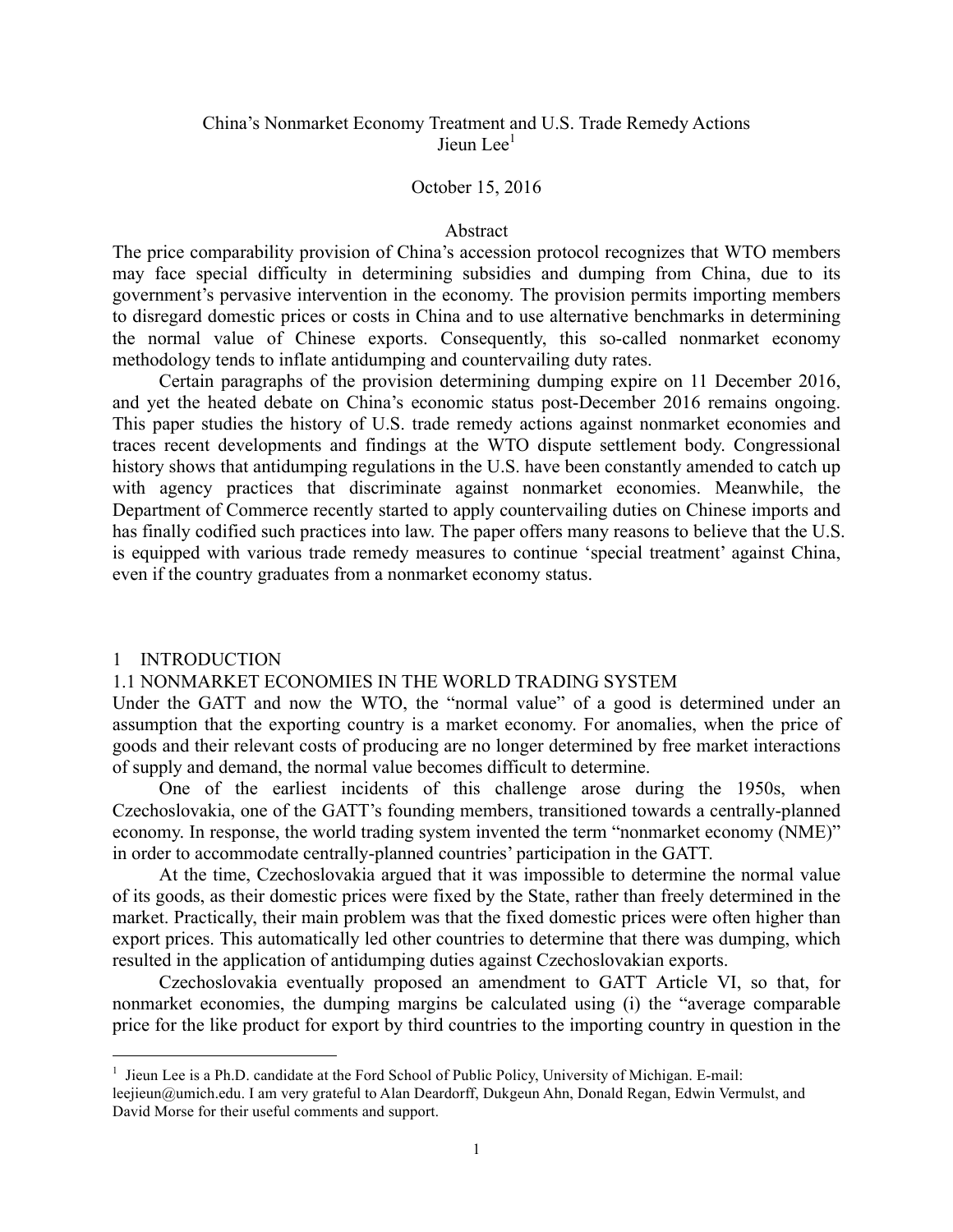ordinary course of trade," or (ii) in the absence of such price, "the average comparable price for the like product for export by the exporting country to third countries," or (iii) "the cost of production plus a reasonable addition for selling cost and profit."<sup>2</sup>

The GATT contracting parties of the time did not accept the proposal, but agreed on adding an Interpretative *Ad* Note to Article VI. This interpretative note recognizes that strict comparison of domestic prices for the purposes of antidumping determination may not always be appropriate in the case of imports from a country that has "complete or substantially complete monopoly of trade and where domestic prices are fixed by the State."<sup>3</sup>

Soon after, in 1960, it was the United States Treasury Department that first used the "prevailing domestic or export prices of similar products manufactured in a surrogate market economy country" for determining the normal value of bicycles imported from Czechoslovakia.<sup>4</sup> Other countries started to follow the U.S. practice of applying surrogate prices in determining antidumping duties from nonmarket economies.

#### 1.2 CHINA'S NME STATUS

-

One of today's most important and timely discussions in trade centers around China's NME status. When China became a WTO member in 2001, the country agreed to be treated as a nonmarket economy in antidumping duty cases for the first 15 years of its membership. The 15 year period expires December 11, 2016.<sup>5</sup>

 This condition put China in a disadvantageous position in trade remedy disputes. In many disputes, to determine the "normal value" of Chinese products, importing investigators have relied on costs and prices from third-party surrogate countries, often perceived to be arbitrary or inappropriate. Consequently, China has not only frequently lost antidumping cases at the WTO Dispute Settlement Body but also faced punitive antidumping charges by the importing countries.

Since its inception to the WTO, the Chinese government has vigorously pursued a countryby-country persuasion strategy in order to change its disadvantageous position in trade remedy cases. Studies document how Chinese diplomats have utilized a variety of economic and political tools at their disposal. As one example, they would condition broader trade and diplomatic relations on the partnering country's recognition of China's market economy status (MES).<sup>6</sup>

<sup>&</sup>lt;sup>2</sup> GATT Secretariat, Article VI – Proposals by the Czechoslovakia Delegation, W.9/86/Rev.1, 21 December 1954.<br><sup>3</sup> Paragraph 1.2 of the Interpretative Ad Note Article VI from Annex 1, GATT (1947) states that "it is recogn

that, in the case of imports from a country which has a complete or substantially complete monopoly of its trade and where all domestic prices are fixed by the State, special difficulties may exist in determining price comparability for the purposes of paragraph  $1$  (...)."<br><sup>4</sup> See *Bicycles From Czechoslovakia*, 25 FR 6,657 (1960).

<sup>&</sup>lt;sup>5</sup> See China's special commitments under Article 15 of the Accession Protocol and certain articles of the Antidumping Agreement. The text of the Accession Protocol at issue is discussed in detail in Section 3.1 of this article.

<sup>6</sup> See, e.g., Z. Shuang and S. Kennedy, 'China's Frustrating Pursuit of Market Economy Status: Implications for China and the World', In S. Kennedy and S. Cheng (Eds.), *From Rule Takers to Rule Makers: The Growing Role of Chinese in Global Governance* (Research Center for Chinese Politics & Business, Indiana University International Centre for Trade & Sustainable Development, 2012):63-70. The authors state that some countries have been "sufficiently motivated to recognize China's MES in their own pursuit of WTO membership" while other countries have been willing to recognize China's MES "in return for negotiating free trade agreements" (New Zealand, Australia, and Costa Rica are given as examples). They also find that China's economic cooperation with other countries, such as infrastructure building projects and labor cooperation, and China's outward foreign direct investment to be positively related conditional on MES recognition. Finally, Chinese high-level diplomacy, state visits by President Hu Jintao and Premier Wen Jiabao, have been occasions to reach agreement on MES recognition in Latin America and Africa.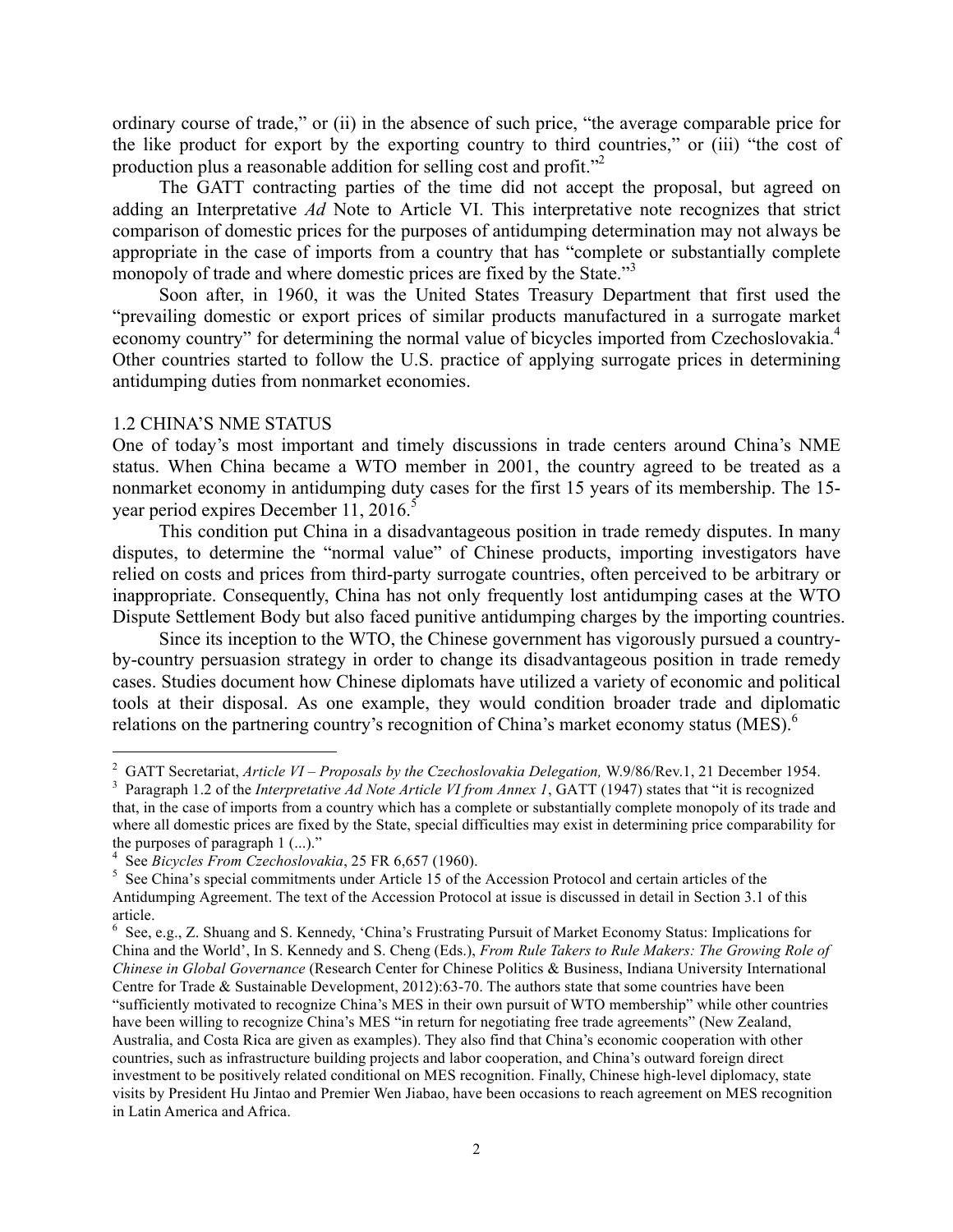As result of these efforts, from 2004 to 2007, China gathered market economy recognition from over seventy countries.<sup>7</sup> However, since 2008, additional MES recognitions have dramatically slowed down.

Most importantly, two of China's largest trading partners, the United States and the European Union, have refused to grant market economy status to China so far. They argue that China's currency is still not convertible on the financial account and its financial system is heavily controlled by the State. They also point to China's governmental influence on its private businesses and how a substantial amount of China's economy is closed to foreign industries.<sup>8</sup> Another unstated but highly relevant reason why the countries refuse to grant market economy status would be to maintain their advantage in antidumping cases.<sup>9</sup>

### 2 HISTORY OF U.S. TRADE REMEDY ACTIONS AGAINST NMES 2.1 DESIGNATION OF NME STATUS

Under U.S. trade law, the term nonmarket economy country is designated to any foreign country that the administering authority determines as not operating on market principles of cost or pricing structures, "so that sales of merchandise in such country do not reflect the fair value of the merchandise."<sup>10</sup> The agency that determines NME status of a trading country today is the Department of Commerce (DOC).

 The Omnibus Trade and Competitiveness Act of 1988, which remains effective today, endowed the U.S. DOC with significant administrative discretion for determining NME status. The determination may be made "with respect to any foreign country at any time" and remains in force until expressly revoked by the DOC.<sup>11</sup> Only when an interested party claims that a country is no longer a NME and substantiates its claim with respect to each of the factors the DOC takes into consideration, will Commerce initiate a formal inquiry to determine whether the country should remain treated as a NME or not.<sup>12</sup>

As a recent example, the U.S. DOC recognized Russia as a market economy on June 7, 2002.13 China's most recent formal request to be removed from the NME list was initiated in 2006. The DOC denied its request, but nevertheless noted that "the era of China's command

<sup>7</sup> Countries that have recognized China's market economy status include New Zealand, Nigeria, Russia, Pakistan, Venezuela, Chile, Brazil, Argentina, Australia, Peru, Antigua and Barbuda, Benin, Costa Rica, Djibouti, South Africa, Togo, Ukraine, Guyana, Armenia, Kyrgyzstan and the ten member countries of the Association of Southeast Asian Nations (ASEAN). As of May 2016, more than eighty countries have recognized China's market economy status.<br><sup>8</sup> This view is not shared by China. Liu Xiaoxi, a leading Chinese economist, attempted to demonstrate that "China

is about 69% a market economy" in a 'Report on the Development of China's Market Economy (2003),' arguing that such level puts China above what he claims to meet internationally accepted standards of a market economy. As evidence, Liu showed that the Chinese government had dramatically reduced revenue from the state-owned enterprises, made capital and labor more mobile, and radically privatized state-owned enterprises. The research was sponsored by the Chinese Ministry of Commerce.<br><sup>9</sup> Based on the latest WTO statistics (accessed 5 September 2016), from the inauguration of the WTO to the end of

<sup>2015,</sup> the EU made 125 antidumping initiations (of which 88 were later enforced) and the U.S. made 130

<sup>&</sup>lt;sup>10</sup> 19 U.S.C. 1677.<br><sup>11</sup> 19 U.S.C. §1677(18)(C) (2006). Commerce's determinations are not subject to judicial review in any antidumping investigation.

<sup>&</sup>lt;sup>12</sup> Factors taken into consideration of the "NME test" are explained in Section 2.2.iii. of this paper.<br><sup>13</sup> Provided by Pub. L. 107–246, § 2, Oct. 23, 2002, 116 Stat. 1511.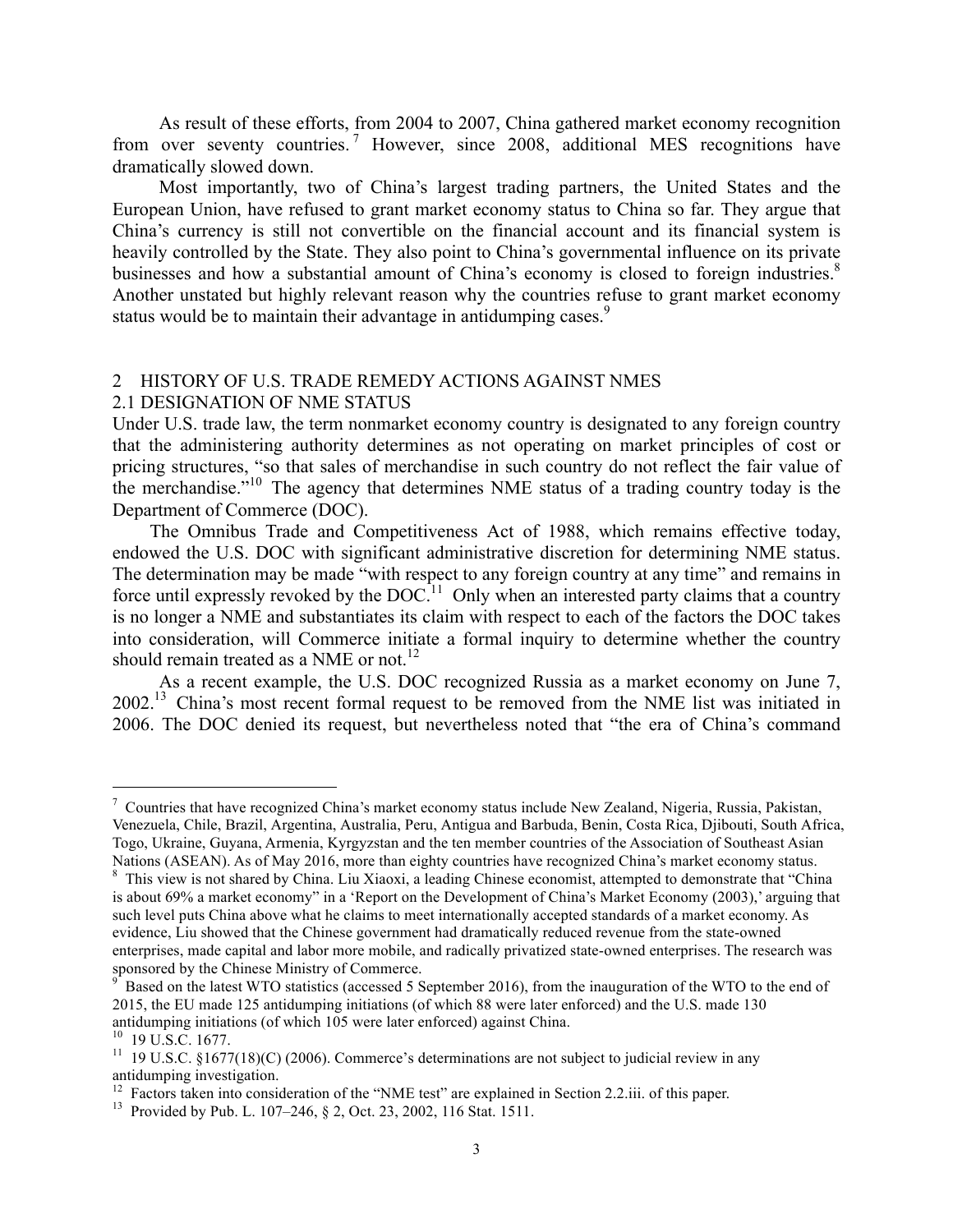economy has receded and the great majority of prices are liberalized."14 Despite such general agreement, Commerce highlighted a number of systemic and institutional policies that, in its view, prevented China from graduating from NME status.

# 2.2 DEVELOPMENT OF ANTIDUMPING LAW REGARDING NMES

In the U.S., the antidumping law has consistently been amended to catch up with agency practices dealing with NMEs. Congress's adoption of a specific statute authorizing the Department of Commerce to apply antidumping law to NMEs, along with provisions of legislative guidance regarding acceptable methodologies – namely, authorizing various surrogate country approaches – have spurred the antidumping law to become the exclusive remedy for U.S. industries when confronting unfair trade practices from NME countries.

i. Trade Act of  $1974^{15}$ 

In the early period, the application of U.S. antidumping law to NMEs was not stipulated in law but implemented through administrative agency action. In the 1960s, the Treasury Department, as the agency responsible for domestic trade remedy law of the time, developed and began using the so-called "surrogate country" methodology for applying antidumping law to NME countries.

The idea was to substitute comparable prices and costs from similarly situated third countries for the normal value determination, when the fair market value of a product in the originating NME country was not readily available. This approach was adopted and codified by Congress in the Trade Act of 1974.

However, the surrogate methodology proved difficult to apply due to occasions when an appropriate surrogate country could not be located. Meanwhile, NME manufacturers criticized the seemingly unpredictable and arbitrary dumping margins it produced, and the Treasury Department also found it challenging to locate surrogate countries willing and able to provide reliable price data. $16$ 

ii. Trade Agreements Act of  $1979^{17}$ 

-

The Treasury Department devised an alternative strategy by adopting the "factors of production" approach in 1975.<sup>18</sup> The factors of production methodology requires that "the amount of each factor input of the NME in consideration be taken from a market economy country considered to be at a comparable stage of economic development and value those inputs on the basis of prices in a surrogate country.<sup>79</sup> Factors of production normally include materials, labor, energy and other utilities, and representative capital cost including depreciation.

Congress adopted this approach in the Trade Agreements Act of 1979 as an alternative to

<sup>&</sup>lt;sup>14</sup> See 'Import Administration Memorandum, Antidumping Duty Investigation of Certain Lined Paper Products from the People's Republic of China—China's Status as a Non-market Economy', *NME memo* (2006): 77.

<sup>&</sup>lt;sup>15</sup> Trade Act of 1974, P.L. 93-618, §321, 88 Stat. 1978, 2074 (1974).<br><sup>16</sup> For more information, see R.H. Lantz, 'The Search for Consistency: Treatment of Nonmarket Economies in Transition under United States Antidumping and Countervailing Duty Laws', *American University International Law Review* 10, no. 3 (1995): 993-1073.<br><sup>17</sup> Trade Agreements Act of 1979, P.L. 96-39, §776, 93 Stat. 144, 186 (1979) (codified as amended at 19 U.S.C.

 $$1677e$ ).<br><sup>18</sup> See El

<sup>18</sup> See *Electric Golf Cars From Poland*, 40 FR 25,497. In *Golf Cars*, Treasury determined the amount of each factor input of the Polish manufacturer and the cost of each factor input from Spain, a market country considered to be at a comparable stage of economic development. <sup>19</sup> J.M. Smith, 'U.S. Trade Remedy Laws and Nonmarket Economies: A Legal Overview', *Congressional Research* 

*Service* (2013).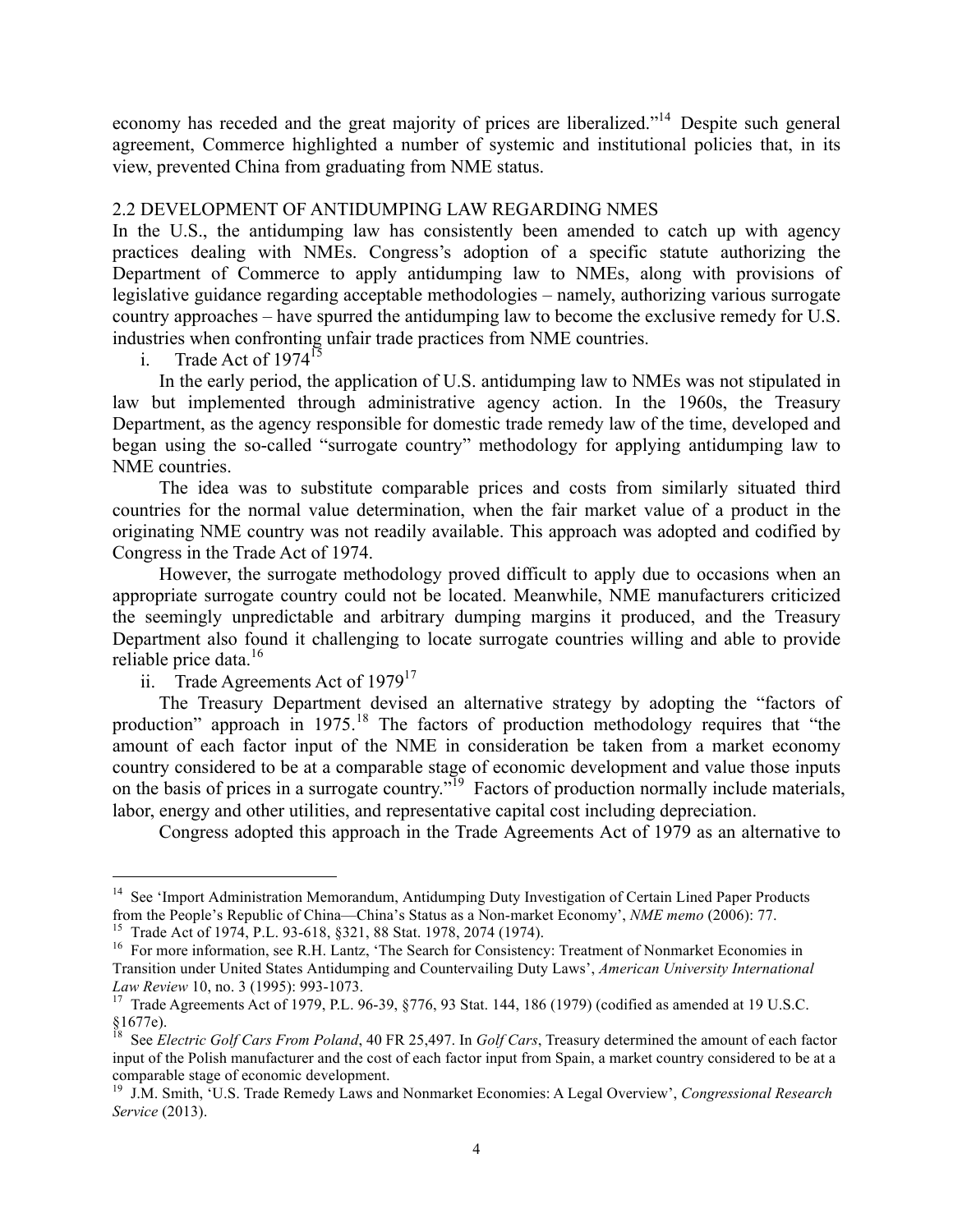be used in NME cases where there was no appropriate surrogate country. The 1979 Act also transferred administrative authority from the Treasury to the Department of Commerce.

iii. Omnibus Trade and Competitiveness Act of 1988<sup>20</sup>

Following the collapse of communism in the late 1980s and early 1990s, there was a surge in transitional economies newly embracing capitalism. Antidumping authorities in the U.S. responded by adopting new antidumping provisions for dealing with NMEs.

In the Omnibus Trade and Competitiveness Act (OTCA) of 1988, Congress made major reforms to the existing antidumping law. It is through the OTCA that Congress formally defined a nonmarket economy as a country that DOC determines "does not operate on market principles of cost of pricing structures, so that sales of merchandise in such country do not reflect the fair value of the merchandise."<sup>21</sup> Congress also set standards that DOC was to take into consideration when determining whether a specific country qualified as a NME.

The so-called NME test includes (i) "the extent to which the currency of the foreign country is convertible into the currency of other countries"; (ii) "the extent to which wage rates in the foreign country are determined by free bargaining between labor and management"; (iii) "the extent to which joint ventures or other investments by firms of other foreign countries are permitted in the foreign country"; (iv) "the extent of government ownership or control of the means of production"; (v) "the extent of government control over the allocation of resources and over the price and output decisions of enterprises"; and (vi) "such other factors as the administering authority [i.e., DOC] considers appropriate."<sup>22</sup>

With respect to antidumping methodologies, the OTCA revised the antidumping laws to require that the "factors of production" approach be the preferred method of determining normal value in NMEs when domestic prices and costs are not readily available.<sup>23</sup> Despite this statutory change, however, the legislative history of the OTCA seems to support DOC's broad claims of discretion. For instance, the DOC is to determine on a case-by-case basis whether the available information allows the use of the standard methodology or an alternative approach should Commerce prefer.

iv. Further Developments by the Department of Commerce

In 1992, Commerce developed its own approach known as the market-oriented industry (MOI) test.<sup>24</sup> Under the MOI test, a respondent exporter can theoretically avoid NME treatment by establishing that its *industry* as a whole is sufficiently free of State control.

The test has three criteria: (i) virtually no government involvement in setting prices or amounts to be produced, (ii) typically private or collective ownership of firms in the industry, and (iii) market-determined prices for all significant inputs.<sup>25</sup> As shown later in the paper, the Chinese accession protocol paragraphs (a) and (d) of Article 15 closely mimic this MOI approach.

So far, Commerce has denied any China-wide attempts to have its NME status

<sup>&</sup>lt;sup>20</sup> Omnibus Trade and Competitiveness Act of 1988, P.L. 100-418, 102 Stat. 1107 (1988).<br><sup>21</sup> 19 U.S.C. §1677(18)(A) (2006).<br><sup>22</sup> 19 U.S.C. §1677(18)(B) (2006).<br><sup>23</sup> See 19 U.S.C. §1677b(c)(2006) stating that when "(A) th economy country, and (B) the administering authority finds that available information does not permit the normal value of the subject merchandise to be determined ... the administering authority shall determine the normal value of the subject merchandise on the basis of the value of the factors of production utilized in producing the merchandise and to which shall be added an amount for general expenses and profit plus the cost of containers, coverings, and other expenses."<br><sup>24</sup> See, e.g., *Sulfanilic Acid from the People's Republic of China*, 57 FR 9,409 (18 March 1992).

<sup>&</sup>lt;sup>25</sup> See, e.g., *Chrome-Plated Lug Nuts from the People's Republic of China*, 57 FR 15,052 (24 April 1992).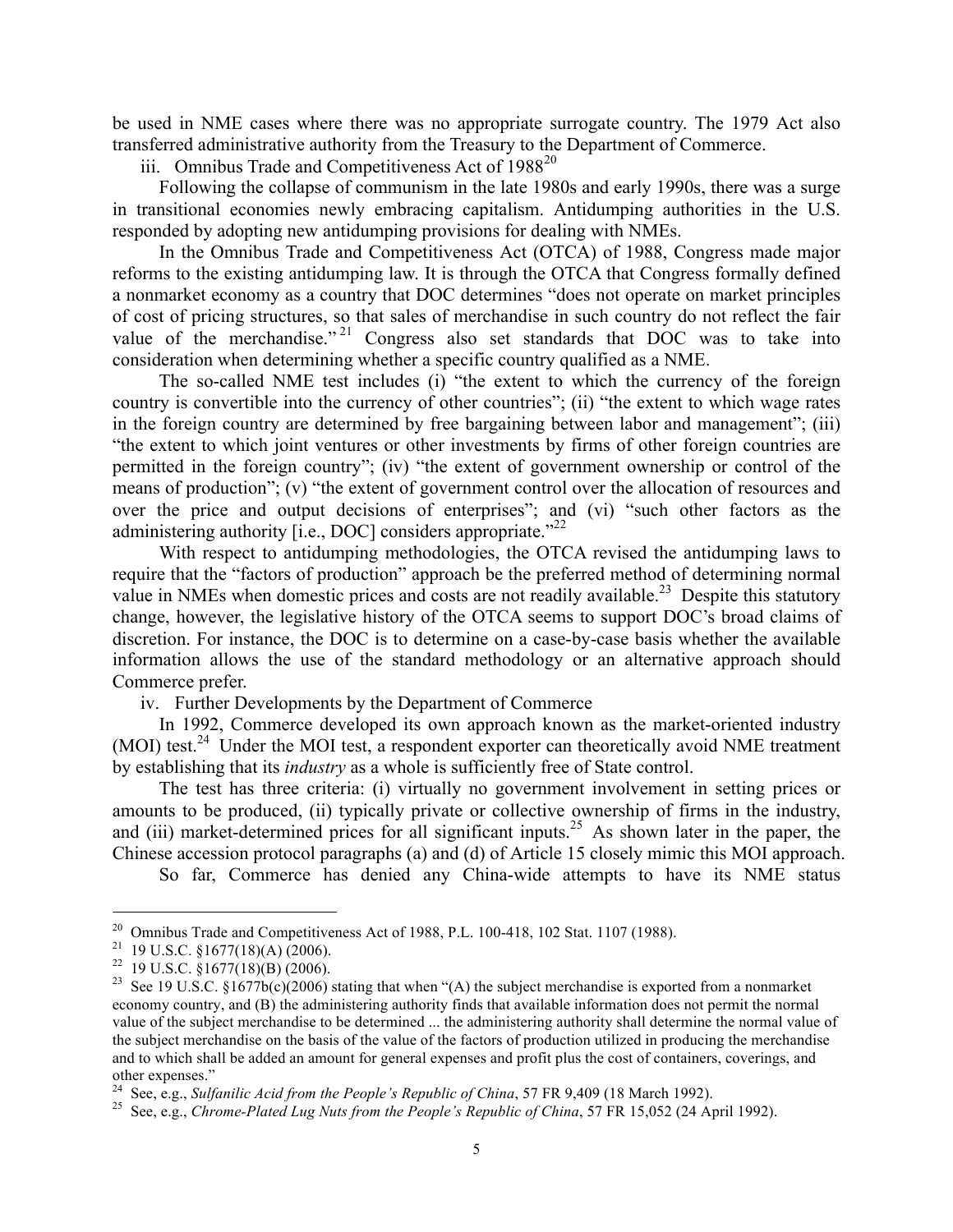reconsidered. It has also refused to acknowledge a single Chinese industry as independent from State control in investigations and reviews.<sup>26</sup> Moreover, the DOC went a step further to assign an "entity-wide" antidumping rate to any Chinese producer who fails or does not apply for "separate rates," treating it as if it is part of a China-wide entity.<sup>27</sup> Due to the procedural difficulties and burden on the Chinese producer, this final duty measure is almost always whatever rate the petitioners alleged in their complaint.<sup>28</sup>

# 2.3 COUNTERVAILING DUTY LAW REGARDING NMES

While the U.S. statute allows countervailing duties (CVDs) to offset injurious subsidization of foreign goods, it had been the DOC's long-standing policy not to apply countervailing measures against imports from NMEs.<sup>29</sup> Only recently, in 2007, has the DOC reversed its policy to investigate and apply CVDs to NME countries.<sup>30</sup>

i. Court Decisions Regarding the Non-Appliance of CVD Law to NMEs in 1986

For many years, the Department of Commerce maintained a position that government activities in a NME cannot confer a subsidy. Commerce reasoned that it was theoretically and practically impossible to determine a subsidy in a NME country which is subject to central planning rather than market forces – a subsidy, by definition, means an act that distorts the operation of a market. The DOC summarized the methodological problems it faced in earlier cases regarding NMEs as follows:

We believe a subsidy (or bounty or grant) is definitionally any action that distorts or subverts the market process and results in a misallocation of resources. … In NMEs, resources are not allocated by a market. With varying degrees of control, allocation is achieved by central planning. Without a market, it is obviously meaningless to look for a misallocation of resources caused by subsidies. There is no market process to distort or subvert. … It is a fundamental distinction–that in a NME system the government does not interfere in the market process but supplants it that has led us to conclude that subsidies have no meaning outside the context of a market economy.<sup>31</sup>

Similarly, Congress was silent about the issue of subsidies in an NME context. After

<sup>&</sup>lt;sup>26</sup> The current MOI test is neither codified in the Act nor in the Department's regulations. The MOI test was first articulated in *Lug Nuts From China*, 57 FR 15,053-55 (1992). Since its inception through 2008, the Department has received occasional requests from industries for consideration of MOI status.

<sup>27</sup> See *Enforcement and Compliance 2015 Antidumping Manual* Chapter 10. The DOC begins with "a rebuttable presumption that all companies within the country are essentially operating units of a single, government-wide entity and, thus, should receive a single antidumping duty rate (i.e., an NME-wide rate)." As an exception, if the NME respondent is owned wholly by entities located in market-economy countries, a separate rate analysis is not necessary to determine whether its export activities are independent or not.

<sup>28</sup> See, e.g., P. Alagiri, 'Reform, Reality, and Recognition: Reassessing U.S. Antidumping Policy toward China', *Law and Policy in International Business* 26 (1995): 1068–69. The separate rates test was created in the late 1980s, and seemingly appeared as a transition mechanism devised to allow independent companies to escape from categorical NME treatment. However, prior to the test, assigning separate rates used to be the default practice. Consequently, the test actually creates new burdens on NME respondents that is difficult, although not impossible, to meet.<br> $^{29}$  See 19 U.S.C. § 1671(a).

<sup>&</sup>lt;sup>30</sup> For a detailed legal history and analysis of the U.S. DOC's policy reversal, see D. Ahn and J. Lee, 'Countervailing Duty against China: Opening a Pandora's Box in the WTO System?', *Journal of International* 

*Economic Law 14 (2011).*<br><sup>31</sup> See *Carbon Steel Wire Rod from Czechoslovakia*; Final Negative Countervailing Duty Determination, 49 FR 19, 370-71 (7 May 1984).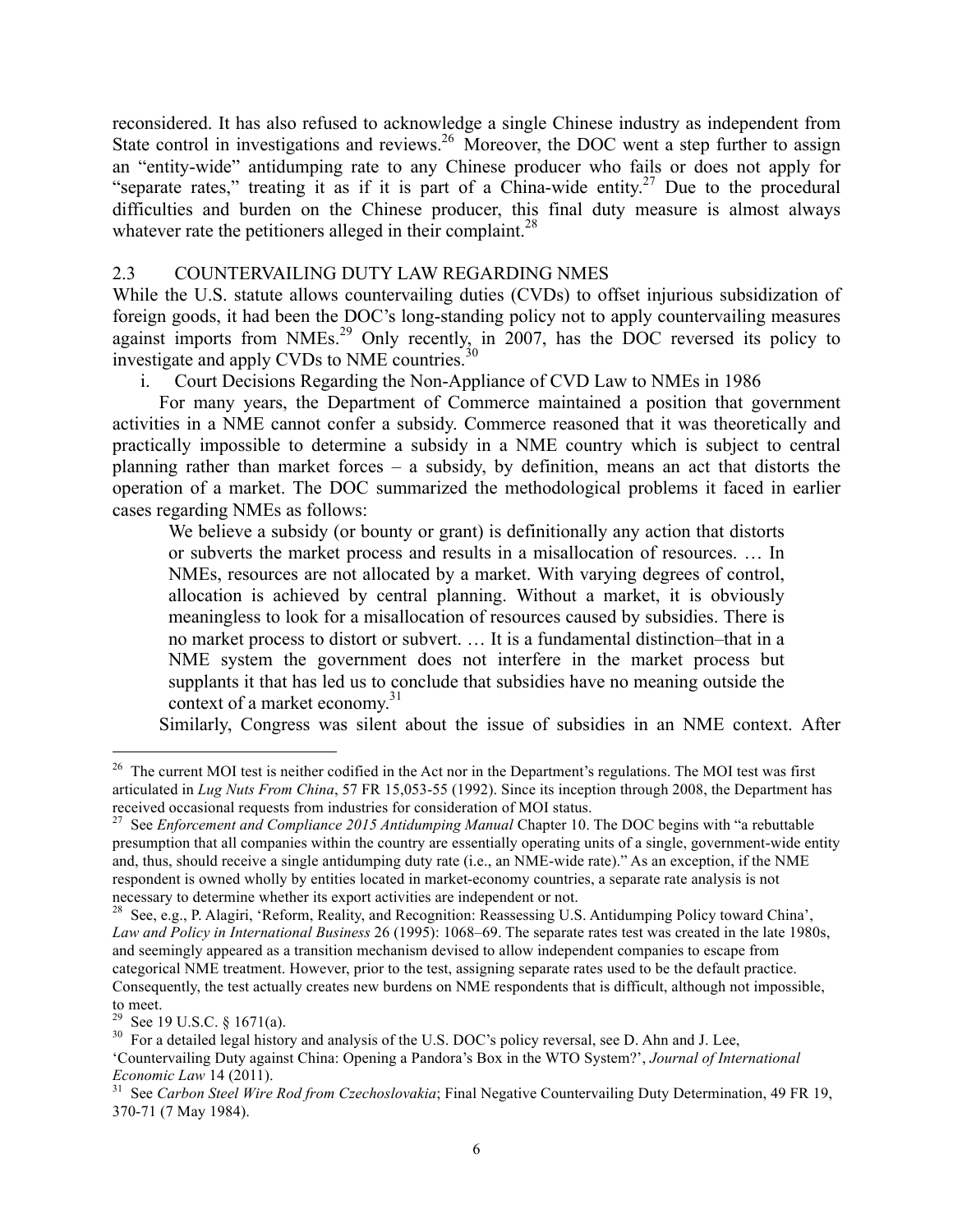Congress enacted the first generally applicable CVD law in Section V of the Tariff Act of 1897, the statutory language of a 'bounty or grant' had remained substantially unaltered through several subsequent revisions. Even with growing imports from NMEs, the option of applying CVD law to NMEs was never raised.

Rather, Congress turned to other trade remedy measures for dealing with this problem. Specifically, in the Trade Act of 1974, Congress amended section 205 of the Antidumping Act of 1921 to establish rules to administer unfair competition from NME countries.<sup>32</sup> Congress also enacted section 406, a special 'market disruption' rule in the Trade Act of 1974, in order to protect U.S. industries from trade harm caused by Communist countries.<sup>33</sup>

Likewise, Congress did not amend any CVD provisions relating to NMEs in the Trade Agreement Act of 1979, in which Congress substantially revised the general U.S. CVD law. Although Article 15 of the very Act implementing the Subsidies and Countervailing Code of the GATT explicitly permitted regulation of unfairly priced imports from NME countries under either the antidumping or countervailing duty legislation, Congress remained silent about the CVD track. Instead, Congress reenacted the separate provision of the antidumping law governing NME country cases.

After investigating several petitions to apply the CVD law on subsidized goods from NMEs, the DOC concluded that, as a matter of law, countervailing duty orders were inapplicable to NMEs. This position was once reversed by the U.S. Court of International Trade in 1985. The next year, the U.S. Court of Appeals for the Federal Circuit reversed and reinstated the DOC's original determinations, thus affirming that the agency has the discretion to *not* apply CVD law to NME countries.

ii. Policy Reversal by the Department of Commerce in 2007

In its decisions in *Coated Free Sheet Paper from China*, the DOC reversed its longstanding practice to exempt NMEs from U.S. CVD law on the basis of the inherent challenges in defining and measuring subsidies in a state-distorted market.<sup>34</sup> The DOC distinguished the current Chinese economy from the Soviet-style economies at issue in *Georgetown Steel* and found that the imported Chinese paper was subsidized.<sup>35</sup> Although the U.S. International Trade Commission did not make the requisite final affirmative material injury determination in this case, subsequent CVD petitions were successful, resulting in more than sixty CVD orders on Chinese merchandise.<sup>36</sup>

iii. Legalized Appliance of CVD Law to NMEs in  $2012^{37}$ 

In 2012, the U.S. Congress responded to both the WTO Appellate Body and Court of Appeals for the Federal Circuit (CAFC) decisions by passing H.R. 4105.<sup>38</sup> Section 1 stated that

<sup>&</sup>lt;sup>32</sup> See 773(c) of the Tariff Act of 1930, 19 U.S.C. § 1677b(c) (1982).<br><sup>33</sup> See 19 U.S.C. § 2436 (1974).<br><sup>34</sup> See *Coated Free Sheet Paper from the People's Republic of China:* Amended Preliminary Affirmative<br>Countervaili

<sup>&</sup>lt;sup>35</sup> See *Georgetown Steel Co. v. United States*, 801 F.2d. 1,308 (18 September 1986).<br><sup>36</sup> According to the latest WTO statistics (accessed 31 August 2016), from 1995 to the end of 2015, a total of 66 countervailing meas

<sup>&</sup>lt;sup>37</sup> See Committee on Ways and Means, 'Summary of A Bill to Apply the Countervailing Duty Provisions of the Tariff Act of 1930 to Nonmarket Economy Countries, and For Other Purposes',

<sup>&</sup>lt;sup>38</sup> See 19 U.S.C. §§ 1671, 1677(f)(1). Congress legitimized U.S. CVD to NMEs as response to the Appellate Body Report, *United States—Definitive Anti-Dumping and Countervailing Duties on Certain Products from China*, WT/DS379/AB/R, adopted 11 Mar. 2011.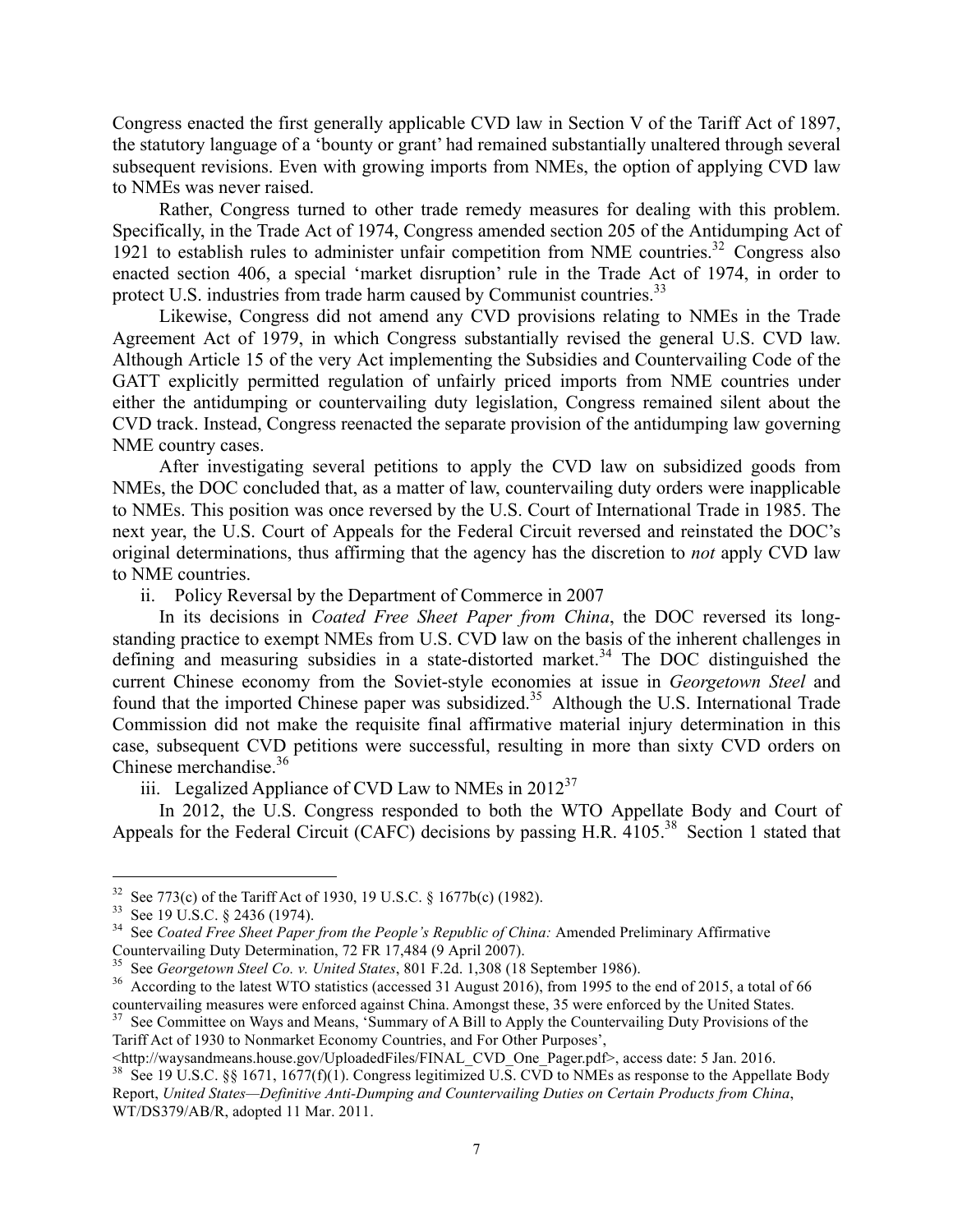NMEs could be subject to CVDs, thus, addressing the CAFC ruling in 2011 that U.S. law did not authorize Commerce to impose CVDs on imports from NMEs. Section 2 amended U.S. law to address the NME "double count" in a manner intended to address the Appellate Body decision which found U.S. practices inconsistent with Article 19.3 – the U.S. failed to investigate and avoid double remedies potentially arising from the concurrent imposition of antidumping and countervailing duties on the same imported products from China.<sup>39</sup>

The legislation legalizes the DOC's authorization to apply CVD law to nonmarket economies, and is now consistent with WTO obligations that do not preclude the application of CVD laws to NMEs. The legislation also preserves the validity of existing countervailing duty orders and addresses the adverse WTO finding on "double remedies."<sup>40</sup>

# 3 DEBATE ON CHINA'S SPECIAL TREATMENT BASED ON ITS ACCESSION PROTOCOL

# $3.1$  TEXT OF THE ACCESSION  ${\rm PROTOCOL}^{41}$

China's accession protocol Article 15 exclusively concerns price comparability in determining subsidies and dumping. Paragraph 15(a) opens with the general obligations of the importing WTO Member in determining antidumping investigations involving China. Its subparagraphs compare and give guidance to the separate cases where producers under investigation can or cannot clearly show that market conditions prevail in the exporting industry. <sup>42</sup> Paragraph 15(d) time-constrains the so-called NME methodology used for China for 15 years and sets out certain conditions that may lead to early termination of China's special treatment prior to expiration.<sup>43</sup>

 Such separate provisions of China's accession protocol do not strictly follow the requirements of the 1955 GATT Interpretive Note which already stipulates that antidumping investigators may ignore domestic prices of countries with a state-controlled economy.<sup>44</sup> Rather, the accession protocol grants WTO Member countries the right to use the NME methodology in determining the normal value of Chinese imports regardless of whether the country is in fact a nonmarket economy till December 2016.

According to O'Conner, the insertion of "[i]n any event, the provisions of subparagraph (a)(ii) shall expire 15 years after the date of accession" into the text of the second sentence of

<sup>&</sup>lt;sup>39</sup> Refer to the Appellate Body Report, supra n. 38.<br><sup>40</sup> Ibid.  $\frac{100 \text{ N}}{41 \text{ W}}$  WTO, Protocol on the Accession of the People's Republic of China (WTO/L/432; 23 November 2001). Refer to Annex 1 for the entire text of Article 15.<br><sup>42</sup> Paragraph 15(a)(i) guides the importing WTO Member to use Chinese prices or costs for the industry under

investigation in determining price comparability when the producer can demonstrate that market conditions prevail; paragraph 15(a)(ii) allows the importing Member to use a methodology that is not based on strict comparison with domestic prices or costs in China when the producer cannot demonstrate that market conditions prevail.

<sup>&</sup>lt;sup>43</sup> Meanwhile, paragraphs 15(b) and (c) regulate subsidies and take into account the possibility that the prevailing terms and conditions in China may not always be available as appropriate benchmarks, and thus, allows for the importing WTO Member to use methodologies considering the use of terms and conditions that prevail outside China.

<sup>&</sup>lt;sup>44</sup> Recall the first section of this paper which introduces the origin of the Interpretative Ad Note. China was the first major hybrid economy containing NME features to accede to the WTO in 2001. A few weeks before China´s accession to the WTO became official, Long Yongtu, Head of the Chinese Delegation, said that "the WTO accession is a strategic decision made by the Chinese Government under economic globalization and is in line with China's reform and opening-up policy and the goal of establishing a socialist market economic system."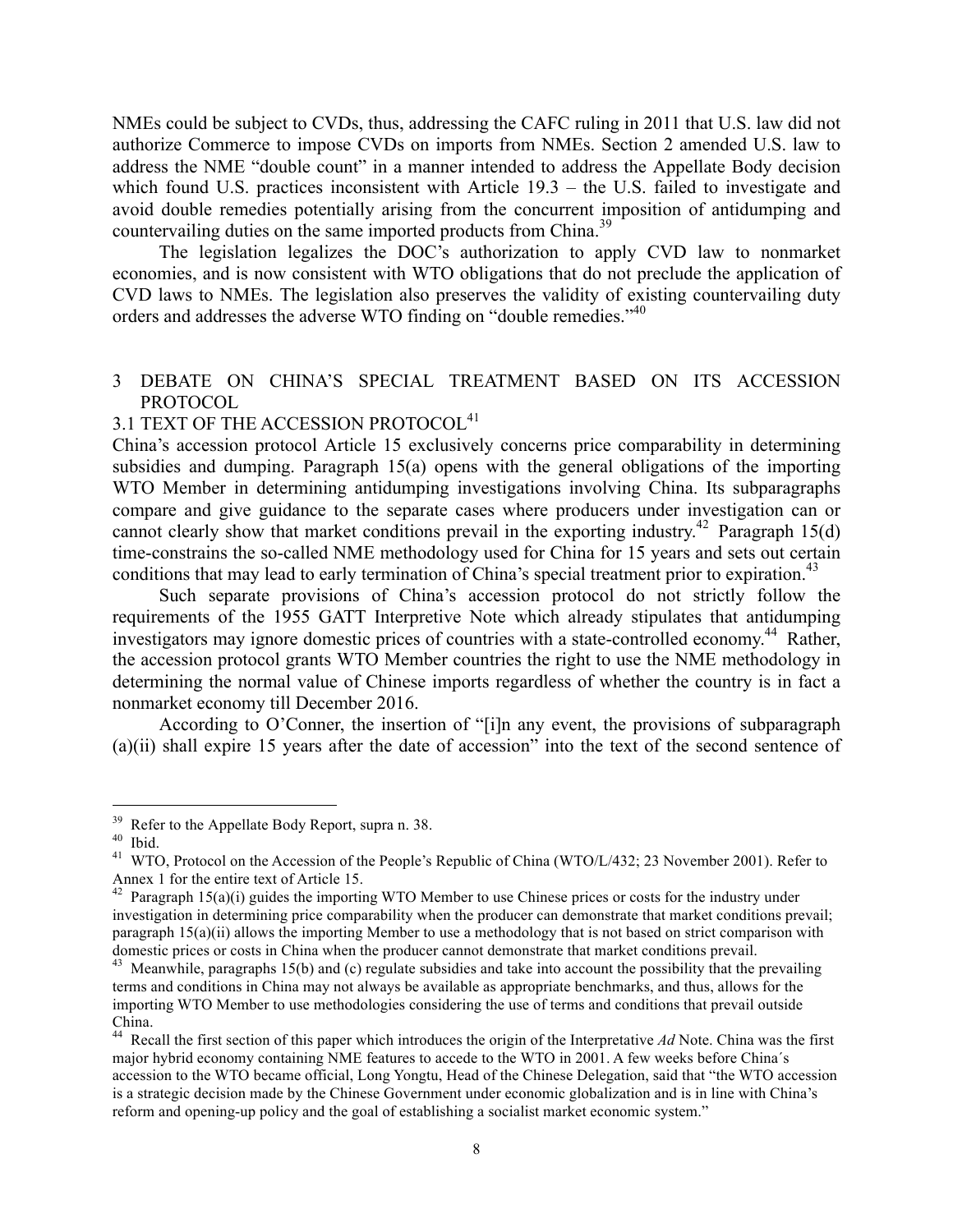paragraph 15(d) was done intentionally and late in the accession negotiations.<sup>45</sup> While this sentence plainly illustrates that the NME methodology used against China can no longer find any legal basis in China's accession protocol paragraph 15(a)(ii) after 11 December 2016, there do not appear to be other documents indicating why this was done. This lack of explanation probably explains the controversy surrounding the utility and textual interpretation of the rest of paragraph 15.

## 3.2 CHINA'S SPECIAL TREATMENT POST-DECEMBER 2016

One agreement shared across the literature is that paragraph  $15(a)(ii)$  expires on 11 December 2016, regardless of whether China qualifies as a market economy under the national laws or not of an investigating authority. The literature diverges, however, on whether investigating authorities in importing WTO member countries may continue to invoke paragraph 15 of China's accession protocol as a justification for resorting to an NME methodology or not.

i. NME Provision of the Accession Protocol Ineffective Post-December 2016

One side of the debate argues that paragraph 15 no longer authorizes any special price comparison for Chinese imports starting 12 December 2016. Proponents of this view interpret the entirety of paragraph 15(a) as *the* NME provision – the Chinese exception to normal antidumping proceedings under the WTO – which becomes inutile altogether once  $15(a)(ii)$ expires. $46$ 

In their view, the sub-provisions (a)(i) and (a)(ii) are merely the obverse of one another – indicating what an importing country "shall" do if the producers being examined "can" clearly show that market conditions prevail in the industry, and what the importing country "may" do if the producers in question "cannot."<sup>47</sup> Once paragraph  $(a)(ii)$  expires, the other rules pertaining to the producers in question "cannot."<sup>47</sup> it are also invalidated.

 The significance of the expiration of this 15-year NME provision is, then, determined by the possibility of alternative NME measures guided by the WTO. If any WTO member were to apply special treatment to China post 11 December 2016, it should find its basis in the general regime on WTO antidumping law as articulated in Article VI of GATT 1994 and the WTO Antidumping Agreement.

The starting point would be to resort to the text of Article VI, containing dispositions on subsidies and antidumping matters. While Article VI does not differentiate products originating from market and nonmarket economy countries, an interpretative note to Article VI (second provision to Paragraph 1 of the *Ad* Note) recognizes the unusual difficulty that governmentcontrolled economies bear in making price comparisons and determining the normal value of goods. Similar to paragraph 15(a) of China's accession protocol, the text allows investigating authorities to resort to prices in a third country market economy and disregard domestic prices and costs of the NME.

Some raise skepticism about this option. For instance, Vermulst et al. make a point that China's accession protocol incorporated an NME provision outside the pillars of Article VI,

<sup>&</sup>lt;sup>45</sup> See NCTM B. O'Connor's 'The Myth of China and Market Economy Status in 2016',  $\lt$ http://worldtradelaw.typepad.com/files/oconnorresponse.pdf>, access date: 5 Dec. 2015.

<sup>&</sup>lt;sup>46</sup> See F. Graafsma and E. Kumashova, 'In re China's Protocol of Accession and the Anti-Dumping Agreement: Temporary Derogation or Permanent Modification?,' *Global Trade & Customs Journal* 9, no. 4 (2014). It is argued that China's accession protocol should be read as a "temporary derogation" and not as a permanent modification of

the Antidumping Agreement. <sup>47</sup> See M. Nicely, 'Time to Eliminate Outdated Non-Market Economy Methodologies', *Global Trade & Customs Journal* 9, no. 4 (2014).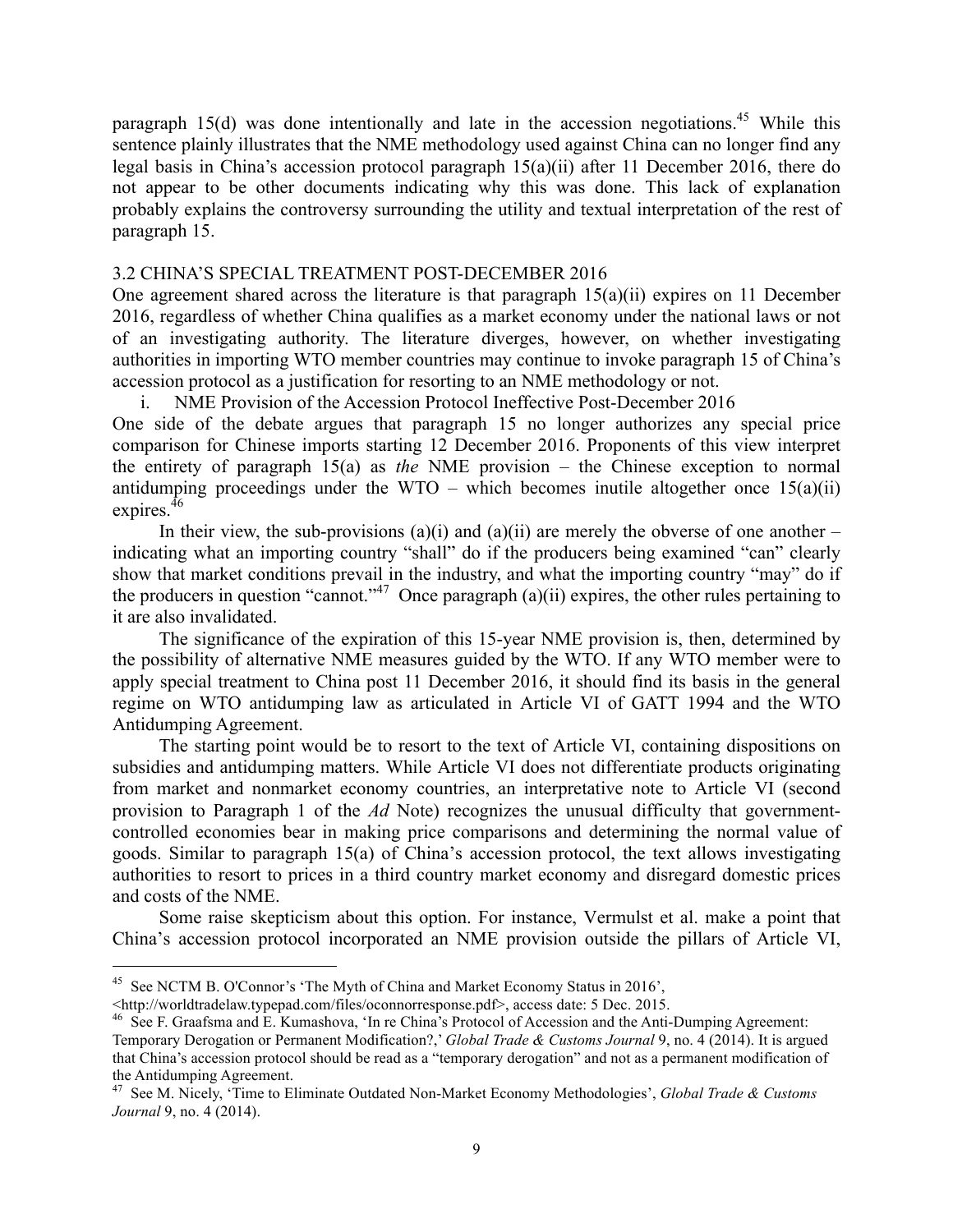precisely because the Chinese economy at the time of the WTO-inception was transitional and already could not be squared by the characterization of countries to be covered by the second *Ad* Note.<sup>48</sup> Tiejte and Nowrot go much further, arguing that the provision assumes China to achieve market economy status *erga omnes* (towards everyone) in December 2016 and the graduation process is automated.49

Relatedly, the Appellate Body recently remarked in *EC–Fasteners* that the *Ad* Note "appears to describe a *certain* type of NME," where the State monopolizes trade and sets all domestic prices. Importantly, this interpretation suggests that there could be economies still recognized as a NME but for which the *Ad* Note is not applicable. <sup>50</sup> While it is not inconceivable that some WTO members will find ways to continue to qualify China as an NME, many doubt that the high thresholds of the interpretative *Ad* Note can ever be proven with regard to any current and future WTO member.<sup>51</sup>

Meanwhile, Article 2.2 of the WTO Antidumping Agreement indicates that alternatives to home market prices can be used when a "particular market situation" prevents a proper price comparison. This is what the U.S. DOC relied on when Russia first graduated from NME status in June 2002, and remains as an option to countervail China within the contours of the WTO system, once the NME provision under the accession protocol expires.<sup>52</sup>

ii. NME Provision of the Accession Protocol Still Effective Post-December 2016 On the other side of the debate, some critics hold the view that the textual interpretation of paragraph 15 suggests that all but paragraph  $15(a)(ii)$  remains effective. In their view, the significance of the expiration of paragraph  $15(a)(ii)$  is rather minimal, since the remaining subprovisions continue to provide guidance for investigating authorities to apply the NME methodology relating to Chinese dumping, and for China, the prerequisites for market economy status.

 Miranda, one of the most cited writers on this topic, interprets the special legal instruments authorized under the accession protocol to be contingent upon the facts at issue, subject to a "rebuttable presumption" that the industries or sectors do not operate under market economy

<sup>&</sup>lt;sup>48</sup> See E. Vermulst et al., 'Normal Value in Anti-Dumping Proceedings against China Post-2016: Are Some Animals Less Equal Than Others?', *Global Trade & Customs Journal* 11, no. 5 (2016).

<sup>&</sup>lt;sup>49</sup> C. Tiejte and K. Nowrot, 'Myth or Reality? China's Market Economy Status under WTO Anti-Dumping Law after 2016', Transnational Economic Law Research Center, no. 34 (2011).

<sup>50</sup> Appellate Body Report, *European Communities—Definitive Anti-Dumping Measures on Certain Iron or Steel Fasteners from China*, para. 285, WT/DS397/AB/R, adopted 15 Jul. 2011. In a footnote to its decision, the Appellate Body notes:

We observe that the second *Ad* Note to Article VI:1 refers to a "country which has a complete or substantially complete monopoly of its trade" and "where all domestic prices are fixed by the State."<br><sup>51</sup> For instance, the Cato Institute argues that "the most important thing to know about the NME provision in

China's accession protocol is that it expires in December 2016." See W. K. Watson, 'Will Nonmarket Economy Methodology Go Quietly into the Night? - U.S. Antidumping Policy toward China After 2016,' *Policy Analysis* no. 763, Cato Institute (28 October 2014). Watson is skeptical that the United States would be able to treat China as an NME after 2016, independent of whether Commerce thinks its economy, industries, or manufacturers have passed the market economy test. Considering that Vietnam has a similar provision in its WTO accession agreement that expires in 2018, Watson further forecasts that the United States will no longer have the right to use the NME methodology against imports from any of its trading partners at the WTO after that time. Vermulst et al. in supra n.

<sup>48.</sup> shares this view.<br><sup>52</sup> See Nicely in supra n. 47. Specifically, the U.S. DOC asserted authority to selectively reject the foreign producer's home market prices and costs due to lingering state influence.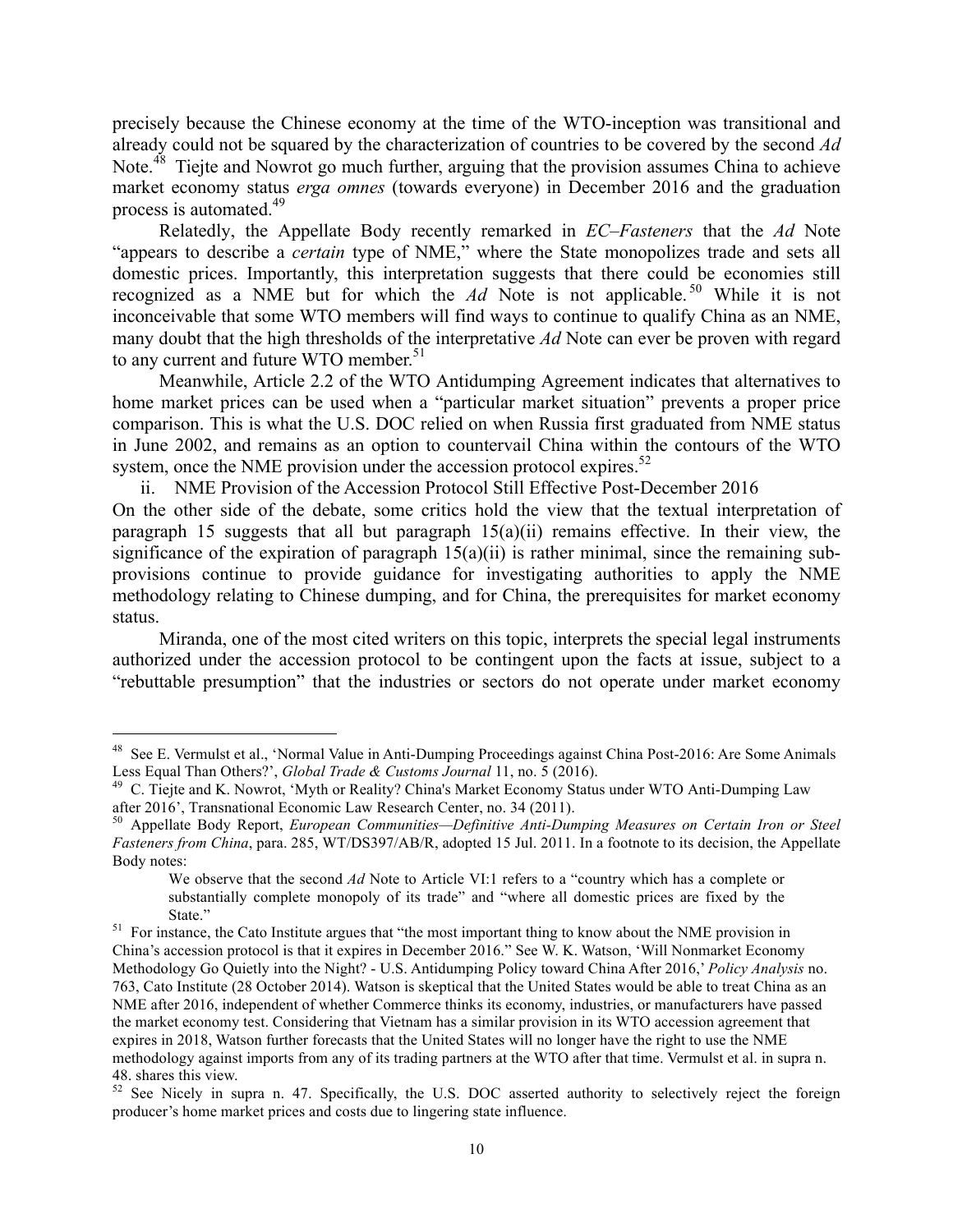conditions.<sup>53</sup> Following, he argues that the mere effect of the second sentence of paragraph 15(d) is to disable the *presumption* that China and the individual industries or sector remain under the NME regime, fifteen years after accession. Thus, the expiration of paragraph 15(a)(ii) does not prohibit the use of NME methodologies after the transition period. He also argues that the burden of proof shifts to domestic investigating authorities to validate that the Chinese industry at issue remains under NME conditions.<sup>54</sup>

 While many agree with Miranda that the expiration of paragraph 15(a)(ii) revokes the presumption that China remains under NME conditions, and thus, does not require the wholesale abandonment of the NME methodology relating to China, the discussion on who has the burden of proof remains controversial.

 For instance, one popular view is that Chinese producers must meet the market economy conditions under the national laws of the importing countries, based on the first and third sentences of paragraph 15(d) in order to avoid NME treatment.<sup>55</sup> More recently, it has been argued that such qualification as a market economy under WTO members' national laws was meant to have a "limited scope," to the extent that the members' national law had market economy status criteria at the time of China's inception to the WTO.<sup>56</sup>

 A supporting argument is that there are simply no textual grounds to conclude that the language of the second sentence of paragraph 15(d) was intended to do anything other than precisely what it says – put a limit on the applicability of paragraph  $15(a)(ii)$  only, and leaving everything else, including the burden of proof on China, in place.<sup>57</sup>

 Finally, some believe that the ambiguity in the paragraph would require deference to a "permissible interpretation" applied by the investigating authorities of importing countries until the dispute settlement Panel and Appellate Body addresses whether it is assumed that there is a shifting of the burden of proof, in accordance to Article 17.6(ii) of the Antidumping Agreement. 58

Meanwhile, it is important to note that the survival of subparagraph  $15(a)(i)$  on its own has legal significance. The subparagraph places the burden on the individual producer to show market economy conditions in the *industry* producing the like product.<sup>59</sup> This deviates from the normal price comparison rules which are ordinarily based on the costs and prices of the

<sup>&</sup>lt;sup>53</sup> If this presumption is rebutted by the producers involved, the determination of normal value must revert to the general methodologies, but if by contrast, the presumption remains unrebutted, then special methodologies can be used.

<sup>54</sup> See J. Miranda, 'Interpreting Paragraph 15 of China's Protocol of Accession', *Global Trade & Customs Journal* 9, no. 3 (2014). 55 See B. O'Connor, 'Much Ado About 'Nothing': 2016, China and Market Economy Status', *Global Trade &* 

*Customs Journal* 10, no. 5 (2015). Under this interpretation, the first and third sentences of paragraph 15(d) make it clear it is China that has the burden of proof to qualify as a market economy – either at the country or industry or sector level – under the national law of the importing WTO member. However, as clearly stated in the first sentence of paragraph  $15(d)$ , if China can demonstrate that it is entitled to market economy status according to the law of the importing WTO Member, then the provisions of subparagraph 15(a) shall no longer apply in the investigations conducted by that Member.<br><sup>56</sup> See Vermult et al. in supra n. 48. The U.S. falls under this case.

<sup>&</sup>lt;sup>57</sup> See A. Price et al., 'The Treatment of China as a Non-market Economy Country After 2016', Wiley Rein LLP (2015).

 $58$  See T. Posner, 'A Comment on Interpreting Paragraph 15 of China's Protocol of Accession by Jorge Miranda', *Global Trade & Customs Journal* 9, no. 4 (2014).<br><sup>59</sup> While the Article itself does not state which standard must be applied, paragraph (d) indicates that the standard

for MES as a whole is that of the importing Member. Thus, it can be argued that the standard to be applied in subparagraph (i) is the standard set out in the law of the importing Member.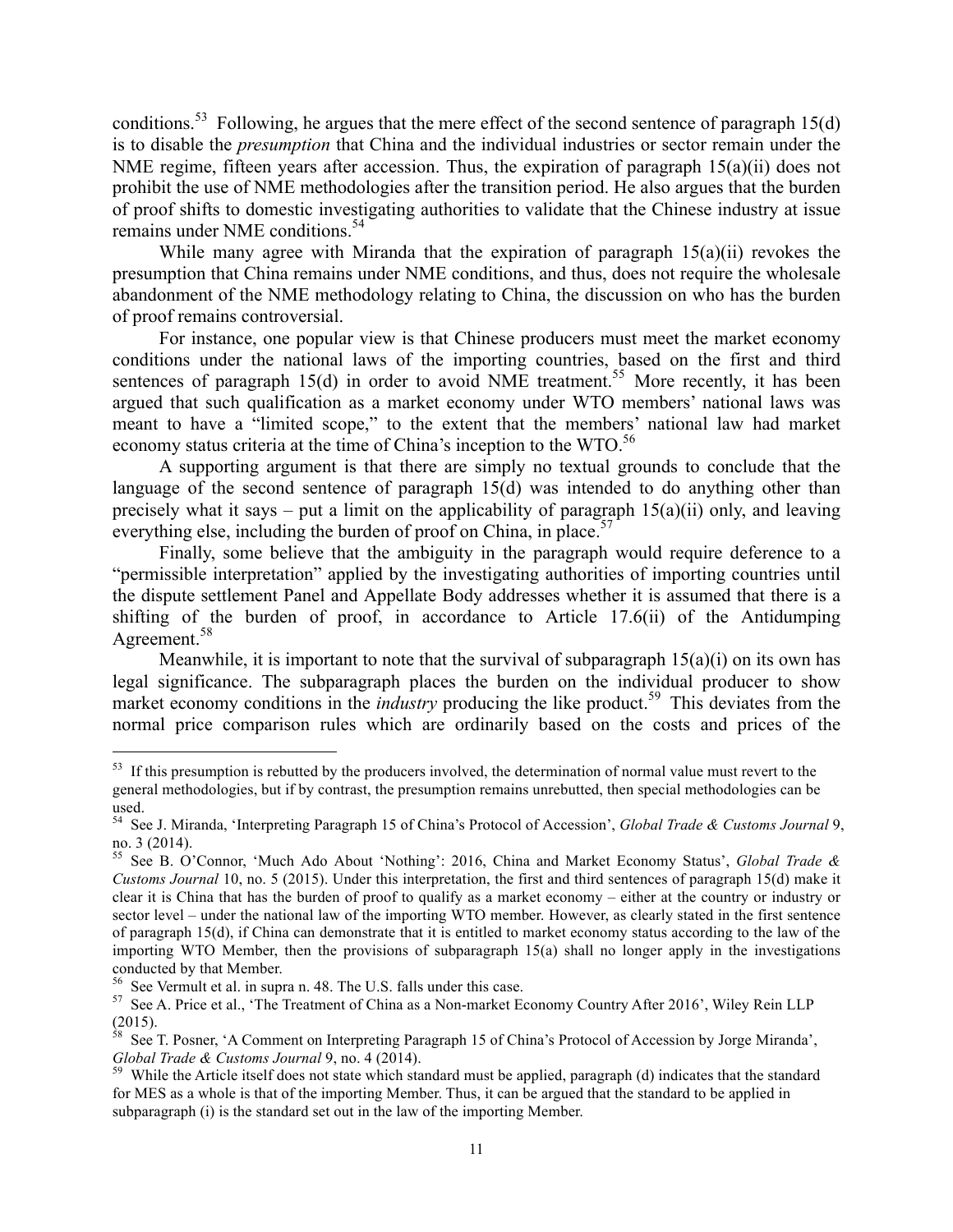*individual* producer.<sup>60</sup> If paragraph (a)(i) survives, it alone contributes to pose extra burden on individual Chinese producers to demonstrate that market conditions apply, and moreover, that these conditions prevail in relation to the whole industry which it is part of.<sup>61</sup>

# 4 POST-DECEMBER 2016 IMPACT ON U.S. TRADE REMEDY ACTIONS AGAINST CHINA

# 4.1 ANTIDUMPING TOOLS THAT ENSURE CHINA'S CONTINUED SPECIAL TREATMENT

i. U.S. Antidumping Law and Practices in Parallel to China's Accession Protocol

The legal debate surrounding China's accession protocol aside, there are many reasons to believe that the expiration of paragraph  $15(a)(ii)$  will not make much practical difference to U.S. trade remedy actions against China. Mainly, China's accession protocol, with or without paragraph 15(a)(ii), closely mimics the current U.S. antidumping law and practices.

 To start with, the U.S. is one of those countries that has had nonmarket economy criteria as of the date of China's accession to the WTO. The U.S. law allows for the graduation of an entire country to market economy treatment, but to date treats China as a nonmarket economy country, resulting from the failure of the test it requires. However, the U.S. practice, similar to paragraph 15(a) of the accession protocol, allows both individual producers and entire industries to argue that the Department should use some or all of their prices or costs in its dumping investigations.

While the U.S. DOC will no longer be able to resort to paragraph  $15(a)(ii)$  for the use of the NME methodology, it may, as it did prior to China's accession to the WTO, continue to use surrogate data for dumping investigations as long as China fails to establish that it is a market economy, either at the state or industry level.

ii. Industry-wide Test and Entity-wide Rates Remain Effective

-

As discussed earlier, Article 15 of China's accession protocol embedded the idea of the market-oriented industry approach invented by U.S. Commerce. As opposed to what would be required in market economies, an individual producer from China must demonstrate that market conditions prevail in the *industry* producing the like product. While the MOI approach is yet to be codified in U.S. law, the U.S. investigating authorities may refer to the accession protocol for its usage until it alters its antidumping law. $62$ 

 Meanwhile, the U.S. can continue to differentiate Chinese products through its separate rates test adopted in the 1980s. Application of the entity-wide antidumping duty to Chinese imports may no longer be automatic when the country graduates from its NME status. However, the DOC may still apply the entity-wide rate to China, when the corresponding companies are shown to have been non-responsive to the Department's questionnaire or its request for quantity and value information.

iii. Alternative Methodologies Available for the Use of Surrogate and Constructed Prices

 $60$  Article 6.10 of the antidumping agreement states that "the authorities shall, as a rule, determine an individual margin of dumping for each known exporter or producer concerned of the product under investigation."<br><sup>61</sup> This part of China's accession protocol seems to have incorporated the U.S.'s MOI test into the WTO law. The

provision recognizes that China's economy is in transition and endorses the U.S. practice developed over the previous decade.

 $62$  The legal text of the accession protocol regarding industry-wide provisions are not subject to the December 2016 deadline.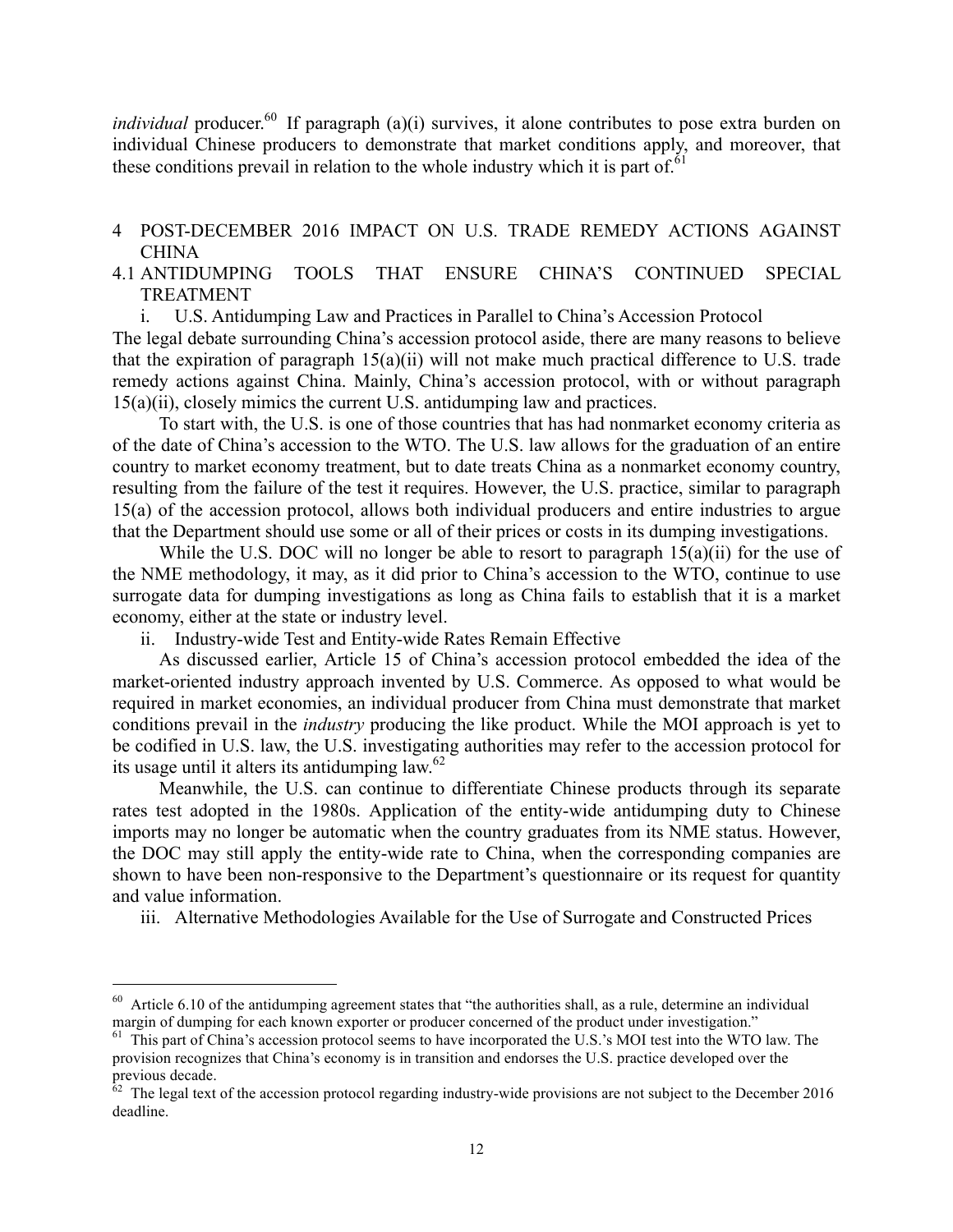Even without China's accession protocol, U.S. law gives Commerce an option for bypassing Chinese companies' domestic prices. Commerce may decide that "the particular market situation in the exporting country does not permit a proper comparison with the export price or constructed export price."<sup>63</sup> This allows investigators to leverage alternatives to strict comparison.

 For instance, domestic prices can be approximated, or "constructed," by adding together a producer's costs of production plus estimated profit. While consistent with the WTO Antidumping Agreement, the use of third country prices and constructed value tend to produce unrealistically high estimates of domestic normal values and so inflates the antidumping margins imposed. It is noteworthy that Commerce considered this approach after Russia graduated from NME status in  $2002.^{64}$ 

iv. Double Remedies Still Possible Independent of NME Status

When an importing country pursues antidumping and countervailing duty investigations simultaneously against an import, the use of surrogate values creates the potential for a doubled remedy. While a domestic subsidy affects both the normal value and export price of a good, the use of prices or costs from a third-country in an antidumping investigation fails to capture the impact of the subsidy upon the normal value of investigated companies. Correspondingly, the antidumping duty is increased by the amount of the subsidy that artificially lowered the export price. Since the CVD theoretically equals the amount of the subsidy, the antidumping duty using such surrogate methodology double-counts the subsidy by the amount of the CVD. $^{65}$ 

 The use of surrogate country prices and costs was automatically granted to importing investigators by the NME methodology authorized under China's accession protocol. This naturally led to a plethora of double remedy actions against Chinese imports, many of which resulted in trade grievances with China.<sup>66</sup>

However, China's accession protocol or its NME status is not required for double remedy actions against the country. In fact, surrogates for normal value are quite commonly used in cases against market economies. This occurs when a company's own data reflects its normal value but are not fully comparable to the export price data, or in cases in which the trade authority disregards a company's normal value data in favor of information from another source. Therefore, even regarding market economy antidumping cases, the application of partial "facts available" often leads the investigating trade authority to use surrogate data leading to the potential of double remedies.<sup>67</sup>

<sup>&</sup>lt;sup>63</sup> 19 U.S.C. § 1677b(a)(1)(C)(iii).<br><sup>64</sup> Import Administration, 'Inquiry into the Status of the Russian Federation as a Non-Market Economy Country under the U.S. Antidumping Law', <http://enforcement.trade.gov/download/russia-nme-status/russia-nme-decisionfinal.htm>, access date: 3 Dec. 2015.<br><sup>65</sup> Refer to Ahn and Lee, supra n. 30.

<sup>&</sup>lt;sup>66</sup> In a recent *US-Countervailing and Antidumping Measures* (DS 449) WTO case, the Panel found that in 25 of the 26 countervailing duty investigations or reviews against China, the United States acted inconsistently with Articles 19.3, 19.10 and 32.1 of the WTO. The U.S. failed to avoid double remedies potentially arising from the concurrent imposition of antidumping and countervailing duties on identical imports. See Appellate Body Report, *United States—Definitive Anti-Dumping and Countervailing Duties on Certain Products from China*, WT/DS449/AB/R, adopted 22 Jul. 2014. Even after Congress amended the U.S. law to address NME double-count in a manner intended to address the Appellate Body's decision, Commerce continues to have much discretion in determining the pass-through of subsidy.<br><sup>67</sup> B.D. Kelly, 'Market Economies and Concurrent Antidumping and Countervailing Duty Remedies'. *Journal of* 

*International Economic Law* 17 (2014): 105-123.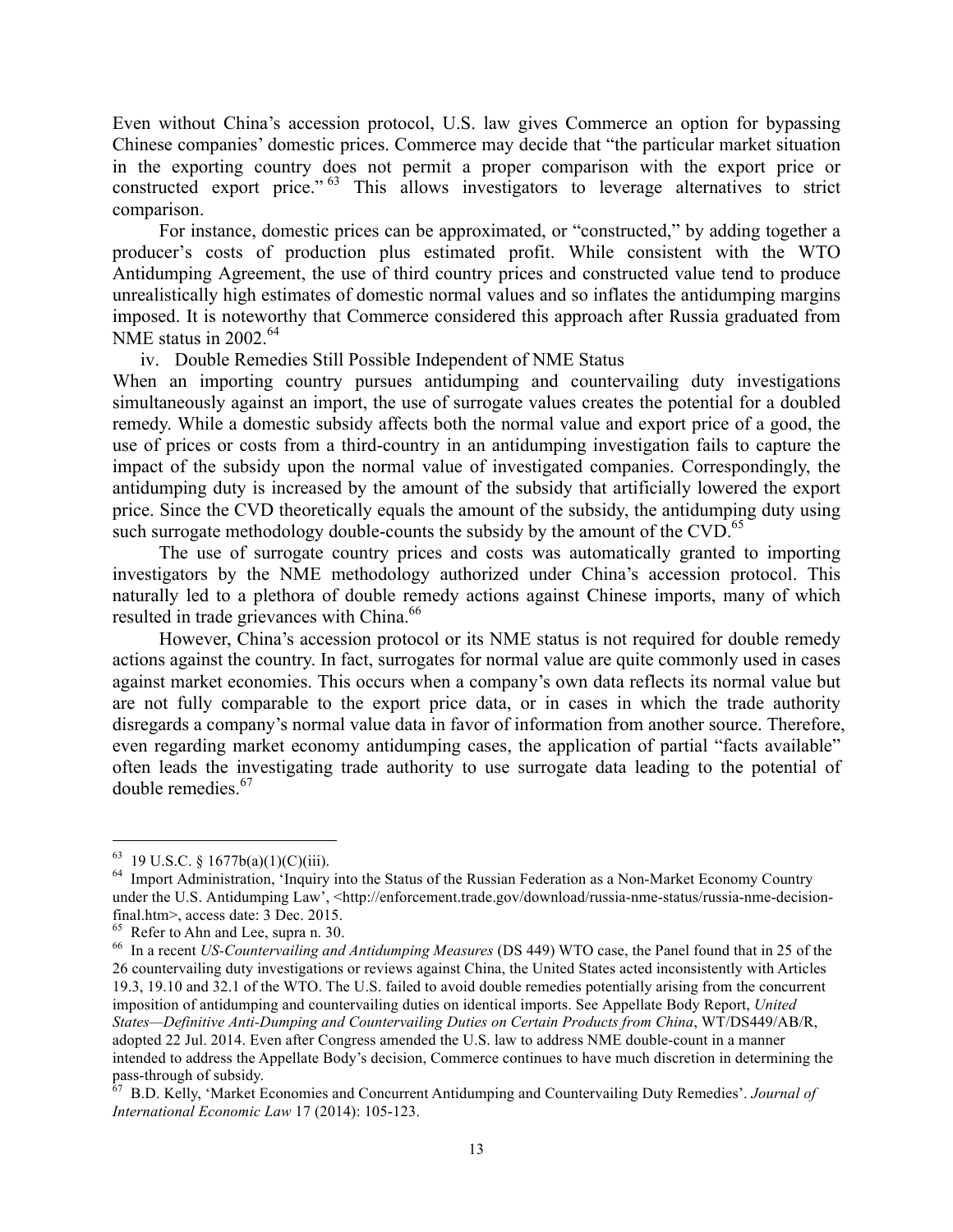# 4.2 COUNTERVAILING TOOLS THAT ENSURE CHINA'S CONTINUED SPECIAL TREATMENT

i. Use of the NME Methodology for Countervailing Measures Permanently Authorized Under China's Accession Protocol

Two specific remedy rules were added to China's accession protocol in order to protect the producers of other member countries from the potential adverse effects of Chinese subsidies. First, the accession protocol designates subsidies to state-owned-enterprises (SOEs) in China as automatically specific under the WTO Subsidies and Countervailing Measures (SCM) agreement, as long as state-owned enterprises are the predominant recipients of such subsidies or stateowned enterprises receive disproportionately large amounts of such subsidies.<sup>68</sup>

 Second, paragraph 15(b) of the accession protocol authorizes the importing Member to use the NME methodology to identify and calculate Chinese subsidies. This is the first and only WTO provision that explicitly authorizes the use of alternative benchmarks in determining CVDs. Importantly, unlike certain antidumping provisions under paragraph 15 that are conditioned by the December 2016 deadline, paragraph 15(b) is incorporated on a permanent basis. As long as the U.S. DOC determines that prevailing terms and conditions in China create special difficulties in using domestic costs and prices as appropriate benchmarks, the NME methodology can be applied for CVD determination, regardless of the nature of China's economy.

ii. Resort to Anti-Subsidy Remedies Encouraged by Recent WTO Appellate Body Ruling

In *United States—Definitive Anti-Dumping and Countervailing Duties on Certain Products from China* (DS 379), the WTO Appellate Body ruled that Chinese state-owned commercial banks (SOCBs) may be considered "public entities," and hence, loans from them can be considered subsidies.<sup>69</sup> The Appellate Body also upheld the Panel's interpretation of Article 14(b) and ruled that the U.S. DOC's decision to reject interest rates in China as benchmarks for RMB-denominated loans as *not* inconsistent with this provision. The Appellate Body stated that:

[It saw] no inherent limitations in Article 14(b) that would prevent an investigating authority from using benchmark interest rates on loans denominated in currencies other than the currency of the investigated loan, or from using proxies instead of observed interest rates, in situations where the interest rates on loans in the currency of the investigated loans are distorted and thus cannot be used as benchmarks. … In the absence of an actual comparable commercial loan that is available on the market, an investigations authority should be allowed to use a proxy for what 'would' have been paid on a comparable commercial loan that 'could' have been obtained on the market. $\frac{70}{ }$ 

 Considering the strong government intervention in financial markets, this ruling may put Chinese companies at a long-term disadvantage in CVD cases given. It is highly likely that countervailing duties resulting from the use of benchmark interest rates will be punitive.

Meanwhile, the Appellate Body, citing its findings in *U.S.—Softwood Lumber IV*, found further scope in Article 14 for the use of cross-border benchmark.<sup>71</sup> Under Article 14(d), an investigating authority may use a benchmark other than private prices of the goods in question in

<sup>&</sup>lt;sup>68</sup> Refer to Article 10.2 of China's Accession Protocol.<br><sup>69</sup> Appellate Body Report, *United States—Definitive Anti-Dumping and Countervailing Duties on Certain Products from China, WT/DS379/AB/R, adopted 11 Mar. 2011.<br><sup>7*</sup>

<sup>&</sup>lt;sup>71</sup> Appellate Body Report, *United States—Final Countervailing Duty Determination with Respect to Certain Softwood Lumber from Canada*, para. 103, WT/DS257/AB/R, adopted 19 Jan. 2004.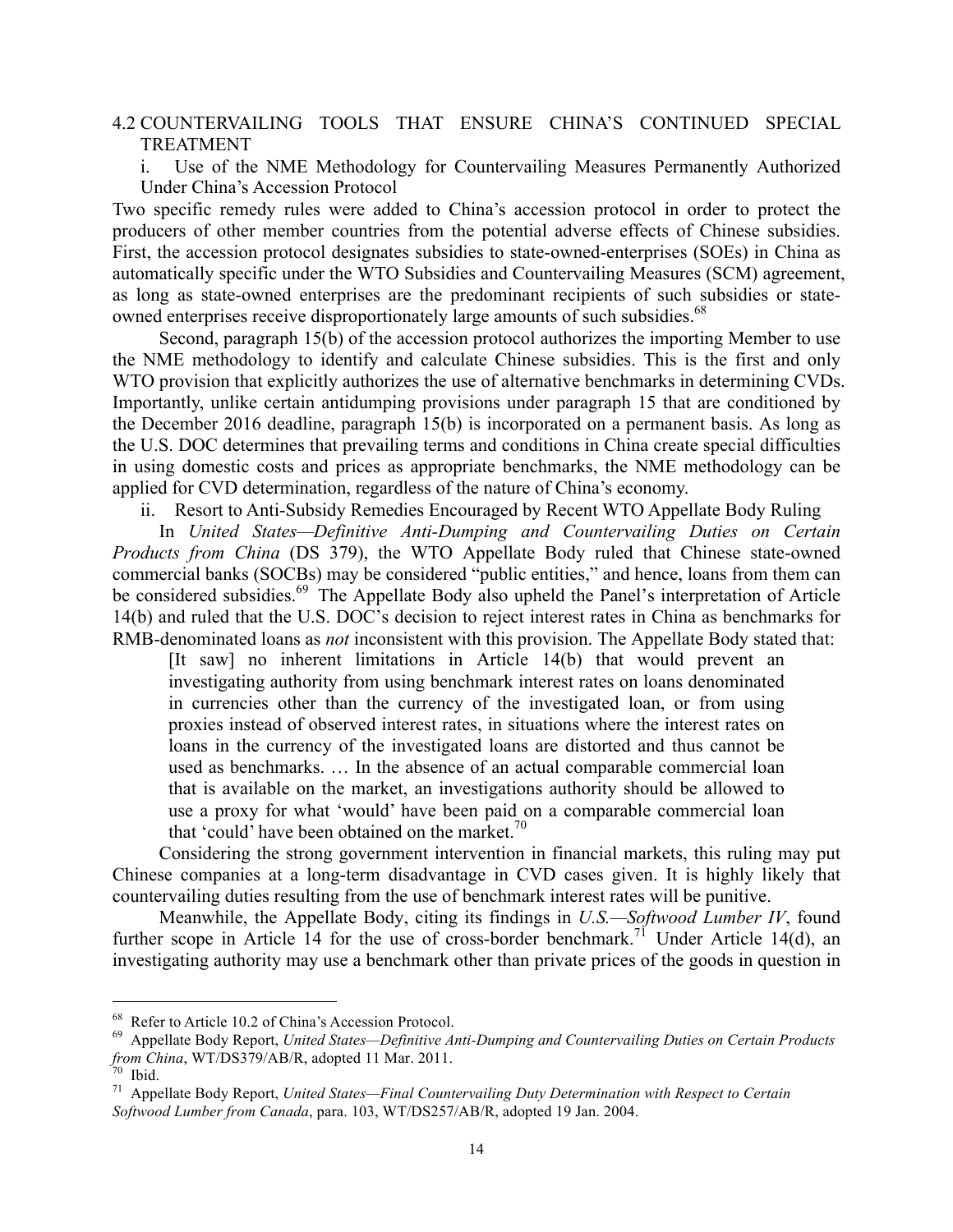the country of provision when it has been established that those private prices are distorted because of the predominant role of the government in the market as a provider of the same or similar goods. While the Appellate Body stated that "it is price distortion that would allow an investigating authority to reject in-country private prices, not the fact that the government is the predominant supplier per se," it also recognized cases where "the government's role as a provider of goods is so predominant that price distortion is likely and other evidence carries only limited weight."<sup>72</sup>

The Appellate Body went on to establish a limitation on the use of such benchmarks, requiring that their use must "relate or refer to, or be connected with, the prevailing market conditions in that country, and must reflect price, quality, availability, marketability, transportation and other conditions of purchase or sale, as required by Article 14(d).<sup>73</sup> Nevertheless, the Appellate Body expressly refused to suggest or rule upon specific alternative methods that might be available to countries, noting that such a review must be established only on a case-by-case basis.

## 5 CONCLUSION

Antidumping regulations in the United States have been constantly amended to catch up with agency practices which are notoriously known for finding creative ways to inflate and impose antidumping duties. Regarding imports from China, the DOC determines antidumping duties using the NME methodology, which allows the agency to use estimates based on surrogate country data above costs and prices reported by Chinese producers. Unlike producers from market economies, individual Chinese producers are required to prove that market conditions prevail in the relevant industry in order to escape from NME treatment.

 The U.S. DOC also presumes that all companies within the country are essentially operating units of a single, government-wide entity, and thus applies an entity-wide antidumping duty rate unless individual producers opt in for and pass a separate test. However, so far, Commerce has denied any challenge from China urging that it is no longer an NME. The agency has also refused to acknowledge a single Chinese industry as independent from government control in any investigation or review.

Independently, paragraph 15(a)(ii) of China's accession protocol has authorized the U.S. and other WTO member countries to maintain this discriminatory antidumping measure regardless of China's true market economy status until 11 December 2016. China's accession protocol, for the first time in WTO history, explicitly authorized importing members to use alternative benchmarks for determining subsidies in China. Since then, both antidumping and countervailing investigations have increased, and the NME treatment in determining the normal value of Chinese imports produced cases in which Chinese goods were double-remedied.

Fifteen years after accession, China seems far from having completed its transition into a true market economy. In a recent publication by the World Bank, China was portrayed as a country where the government continues to control key sectors and where "close links between the government, big banks, and state enterprises have created vested interests that inhibit reforms and contribute to continued ad hoc state interventions in the economy.<sup>"74</sup> China still relies

<sup>-</sup>

<sup>&</sup>lt;sup>72</sup> Ibid.<br><sup>73</sup> Ibid.<br><sup>74</sup> World Bank, 'China 2030 – Building a Modern, Harmonious, and Creative High-Income Society',

<sup>&</sup>lt;http://www.worldbank.org/content/dam/Worldbank/document/China-2030-complete.pdf>, access date: 2 Dec.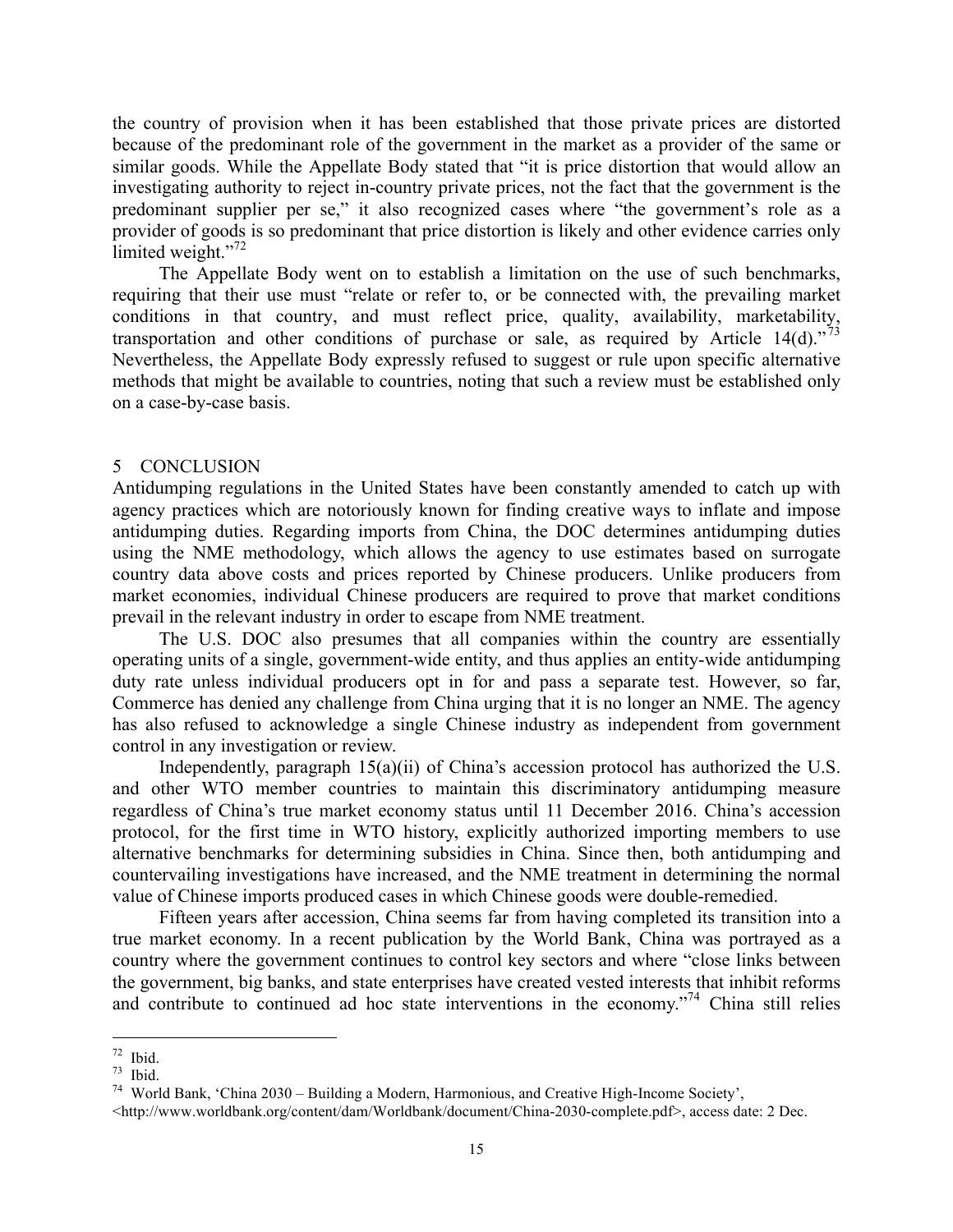heavily upon SOEs to implement public policies driven by the Communist Party and uses SOCBs to intervene in financial markets. Given the tight political and economic links between the government and private sector and intrinsic resistance to further privatization and liberalization, some commenters doubt that China could ever complete its transformation into a full market economy.

Even as 11 December 2016 closely approaches, the legal validity of the NME methodology authorized under China's accession protocol post-December 2016 remains unresolved. Regardless of China's status as either a NME or a market economy for antidumping purposes, this paper argues that the U.S. is still equipped with various trade remedy measures to discriminate against China. The current U.S. antidumping law and practices already are parallel to the NME methodology authorized under China's accession protocol. Similarly, industry-wide test and entity-wide rates are features of the U.S. antidumping law and practices. Independent of the accession protocol, the U.S. DOC reserves alternative methodologies available for the use of surrogate and constructed prices. This suggests that double remedies to Chinese goods are still possible regardless of China's NME status.

Despite judicial clarification that the WTO's NME exception is limited to normal value comparisons, the DOC is likely to continue its use of alternative methodologies based on its expressed view that China's economy structurally departs from that of a full market economy. Even the U.S. statute guides Commerce in taking a holistic approach to justify its use of NME methodologies by considering not only the degree of government control of prices and wages but also the extent of state ownership of the means of production and intervention in financial markets, and how free the investment environment is.

Meanwhile, China's accession protocol has permanently allowed the use of alternative benchmarks in subsidy cases. Also, recent findings by the Appellate Body foster anti-subsidy remedies against China by recognizing state-owned commercial banks as public bodies and authorizing alternative benchmarks when government intervention in the financial markets is strong.

Therefore, even though a certain NME provision of the accession protocol expires in December 2016, it is likely that the U.S. DOC will continue its 'special treatment' against goods from China.

<sup>2015.</sup> The report states that "China's transition to a market economy is incomplete in many areas. A mix of market and non-market measures shapes incentives for producers and consumers, and there remains a lack of clarity in distinguishing the individual roles of government state enterprises, and the private sector. It is imperative, therefore that China resolve these issues, accelerate structural reforms and develop a market-based system with sound foundations in which the state focuses on providing key public goods and services – while a vigorous private sector plays the more important role of driving growth."